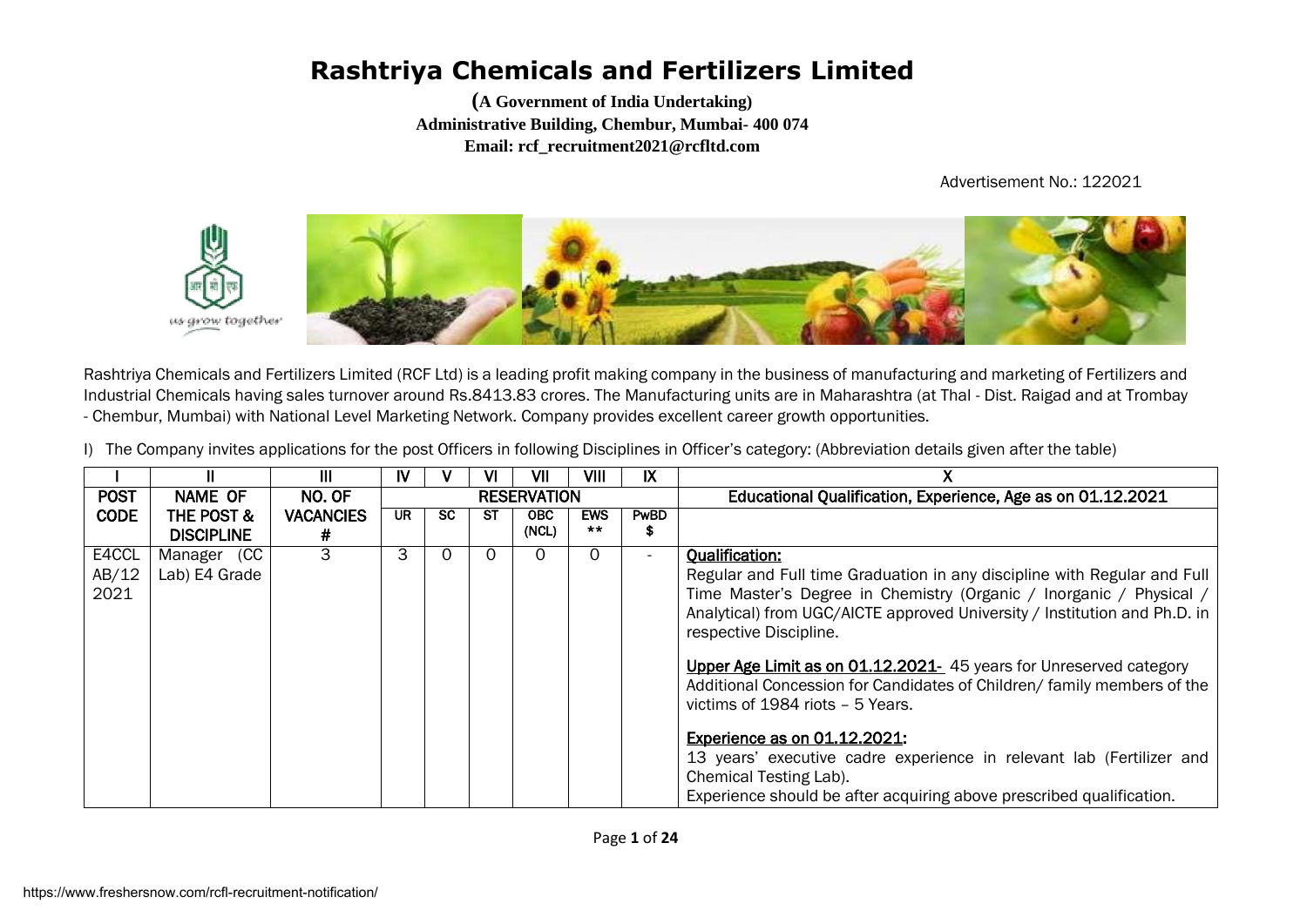**(A Government of India Undertaking)** 

**Administrative Building, Chembur, Mumbai- 400 074**

**Email: rcf\_recruitment2021@rcfltd.com**

|             |                                            |                       |             |                 |           |                    |                     |            | The period of training including apprentice training will not be counted in |
|-------------|--------------------------------------------|-----------------------|-------------|-----------------|-----------|--------------------|---------------------|------------|-----------------------------------------------------------------------------|
|             |                                            |                       |             |                 |           |                    |                     |            | the requisite experience period.                                            |
| <b>POST</b> | <b>NAME OF</b>                             | NO. OF                |             |                 |           | <b>RESERVATION</b> |                     |            | Educational Qualification, Experience, Age as on 01.12.2021                 |
| <b>CODE</b> | <b>THE POST &amp;</b>                      | <b>VACANCIES</b>      | <b>UR</b>   | <b>SC</b>       | ST        | <b>OBC</b>         | <b>EWS</b>          | PwBD       |                                                                             |
|             | <b>DISCIPLINE</b>                          | #                     |             |                 |           | (NCL)              | $***$               | \$         |                                                                             |
| E5CCL       | Senior                                     | $\overline{2}$        | $\mathbf 1$ | $\Omega$        | $\Omega$  | $\mathbf{1}$       | $\Omega$            | $\sim$     | <b>Qualification:</b>                                                       |
| AB/12       | Manager (CC                                |                       |             |                 |           |                    |                     |            | Regular and Full time Graduation in any discipline with Regular and Full    |
| 2021        | Lab) E5 Grade                              |                       |             |                 |           |                    |                     |            | Time Master's Degree in Chemistry (Organic / Inorganic / Physical /         |
|             |                                            |                       |             |                 |           |                    |                     |            | Analytical) from UGC/AICTE approved University / Institution and Ph.D. in   |
|             |                                            |                       |             |                 |           |                    |                     |            | respective Discipline.                                                      |
|             |                                            |                       |             |                 |           |                    |                     |            | Upper Age Limit as on 01.12.2021- 49 years for Unreserved category,         |
|             |                                            |                       |             |                 |           |                    |                     |            | For OBC Category - 51 years.                                                |
|             |                                            |                       |             |                 |           |                    |                     |            | Additional Concession for Candidates of Children/ family members of the     |
|             |                                            |                       |             |                 |           |                    |                     |            | victims of 1984 riots - 5 Years.                                            |
|             |                                            |                       |             |                 |           |                    |                     |            | <b>Experience as on 01.12.2021:</b>                                         |
|             |                                            |                       |             |                 |           |                    |                     |            | 17 years' executive cadre experience in relevant Lab (Fertilizers and       |
|             |                                            |                       |             |                 |           |                    |                     |            | Chemicals Testing Lab).                                                     |
|             |                                            |                       |             |                 |           |                    |                     |            | Experience should be after acquiring above prescribed qualification.        |
|             |                                            |                       |             |                 |           |                    |                     |            | The period of training including apprentice training will not be counted in |
|             |                                            |                       |             |                 |           |                    |                     |            | the requisite experience period.                                            |
|             |                                            |                       |             |                 |           |                    |                     |            |                                                                             |
| <b>POST</b> | <b>NAME OF</b>                             | NO. OF                |             |                 |           | <b>RESERVATION</b> |                     |            | Educational Qualification, Experience, Age as on 01.12.2021                 |
| <b>CODE</b> | <b>THE POST &amp;</b><br><b>DISCIPLINE</b> | <b>VACANCIES</b><br># | <b>UR</b>   | $\overline{sc}$ | <b>ST</b> | OBC<br>(NCL)       | <b>EWS</b><br>$***$ | PwBD<br>\$ |                                                                             |
| E1HR/       | Officer (HR) -                             | $\overline{2}$        | $\mathbf 1$ | $\mathbf{1}$    | $\Omega$  | $\Omega$           | $\Omega$            | $++$       | <b>Qualification:</b>                                                       |
| 1220        | E1 Grade                                   |                       |             |                 |           |                    |                     | 1(0L)      | Regular and Full time UGC/AICTE recognized graduation degree in any         |
| 21          |                                            |                       |             |                 |           |                    |                     | BL,        | discipline.                                                                 |
|             |                                            |                       |             |                 |           |                    |                     | B.,        | <b>AND</b>                                                                  |
|             |                                            |                       |             |                 |           |                    |                     | LV,        | 2 years regular and full time post-graduation degree with specialization in |
|             |                                            |                       |             |                 |           |                    |                     | OAL)       | Human Resource/Personnel / Social Work/ Welfare/ Industrial Relations/      |
|             |                                            |                       |             |                 |           |                    |                     |            | Labour Studies from UGC/AICTE recognized University / Institution.          |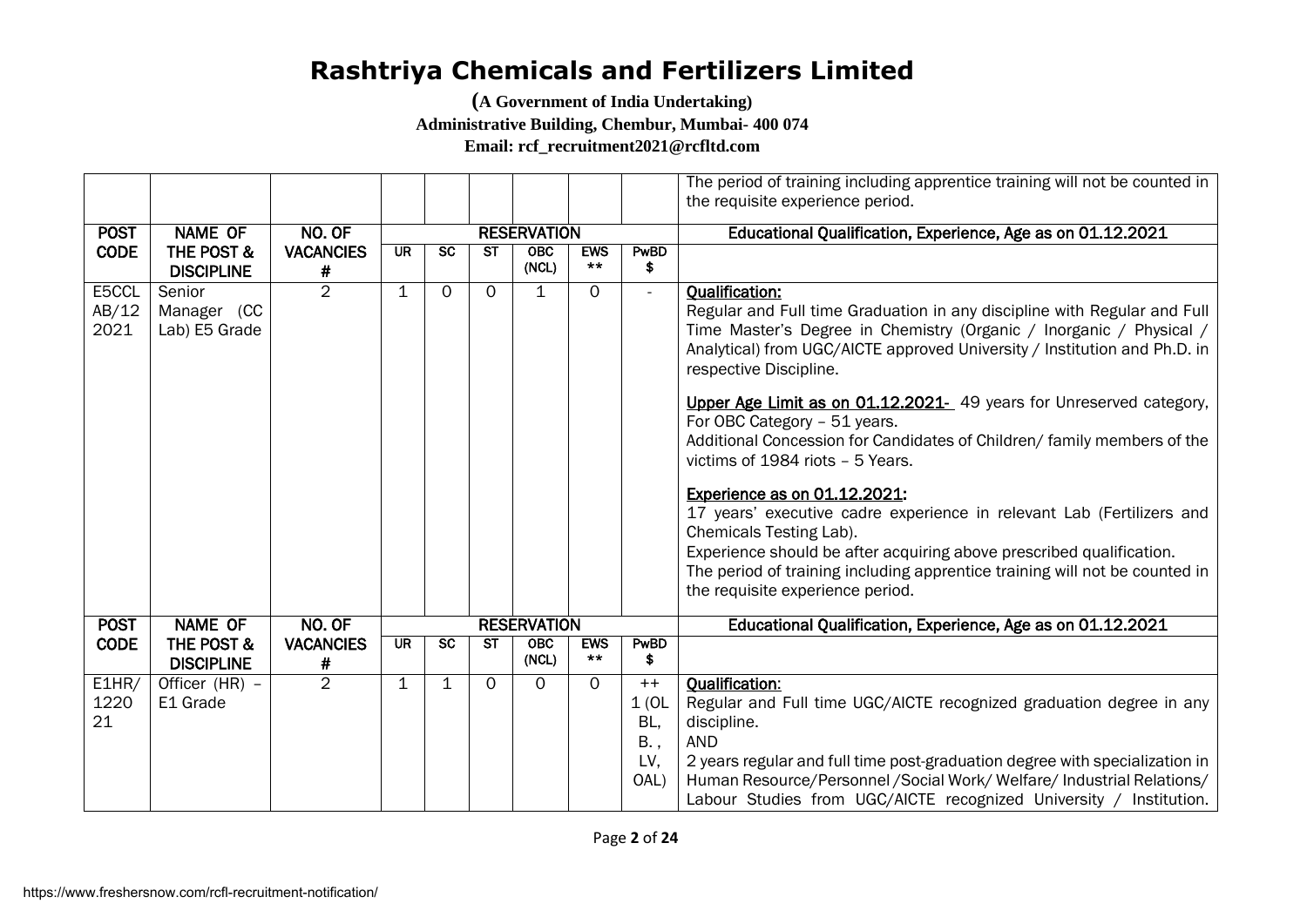|                        |                               |                  |                          |           |                                      |                    |              |                             | Additional qualification in law will be preferred. Proficiency in Marathi<br>language is preferable.<br>Post-Graduation Diploma (PGDM) will not be considered.<br>If the specialization is not mentioned in the Mark Sheet / Degree<br>certificate, letter from college/University specifying the specialization will<br>be required.                                                                      |
|------------------------|-------------------------------|------------------|--------------------------|-----------|--------------------------------------|--------------------|--------------|-----------------------------|------------------------------------------------------------------------------------------------------------------------------------------------------------------------------------------------------------------------------------------------------------------------------------------------------------------------------------------------------------------------------------------------------------|
|                        |                               |                  |                          |           |                                      |                    |              |                             | <b>Minimum Percentage:</b><br>The candidates should have secured minimum 60% in Final Year /<br>aggregate of Last Two Semesters of Post-graduation degree (55% for<br>SC/ST category candidates).                                                                                                                                                                                                          |
|                        |                               |                  |                          |           |                                      |                    |              |                             | Upper Age Limit as on 01.12.2021- 34 years for General category, For<br>SC Category - 39 years, For PwBD Category (General) - 44 years, For<br>PwBD Category (SC) - 49 years.<br>Additional Concession for Candidates of Children/ family members of the<br>victims of 1984 riots - 5 Years.                                                                                                               |
|                        |                               |                  |                          |           |                                      |                    |              |                             | Experience as on 01.12.2021-<br>Minimum 2 years' experience in Executive cadre in HR department<br>dealing with Labour Administration, Industrial Relations, Grievance<br>Handling, Welfare, Court Matters etc.<br>Experience should be after acquiring above prescribed qualification.<br>The period of training including apprentice training will not be counted in<br>the requisite experience period. |
| <b>POST</b>            | <b>NAME OF</b>                | NO. OF           |                          |           |                                      | <b>RESERVATION</b> |              |                             | Educational Qualification, Experience, Age as on 01.12.2021                                                                                                                                                                                                                                                                                                                                                |
| <b>CODE</b>            | <b>THE POST &amp;</b>         | <b>VACANCIES</b> | $\overline{\mathsf{UR}}$ | <b>SC</b> | $\overline{\mathsf{S}^{\mathsf{T}}}$ | OBC                | <b>EWS</b>   | PwBD                        |                                                                                                                                                                                                                                                                                                                                                                                                            |
|                        | <b>DISCIPLINE</b>             | #                |                          |           |                                      | (NCL)              | $***$        | \$                          |                                                                                                                                                                                                                                                                                                                                                                                                            |
| E1HIN<br>DI/12<br>2021 | Officer (Hindi)<br>- E1 Grade | $\overline{2}$   | $\mathbf{1}$             | $\Omega$  | $\Omega$                             | $\Omega$           | $\mathbf{1}$ | $++$<br>1(0L)<br>BL,<br>B., | <b>Oualification:</b><br>Regular and full time Graduate degree from UGC/AICTE recognised<br>University / Institution.<br><b>AND</b>                                                                                                                                                                                                                                                                        |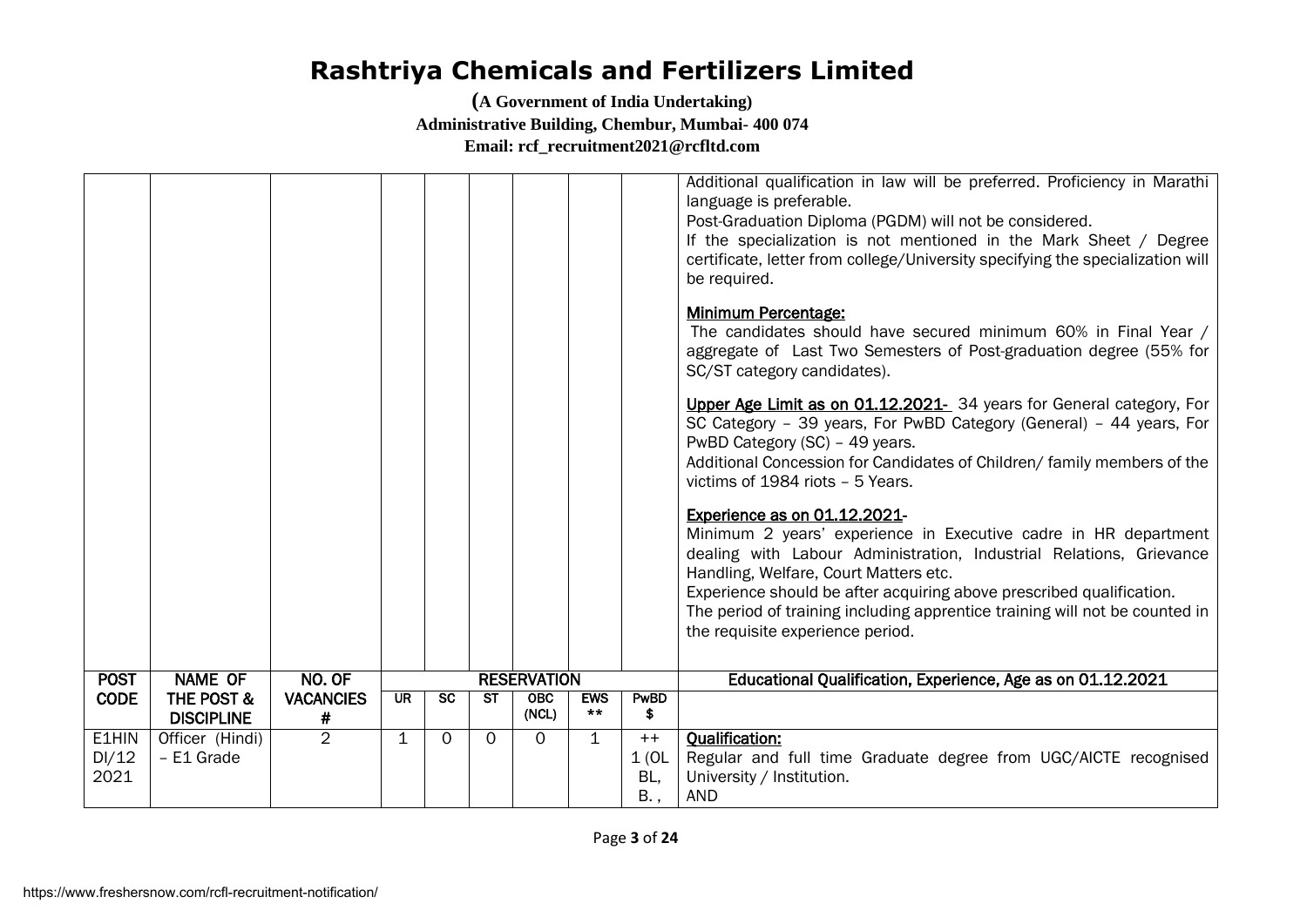|  |  | LV,<br>OAL) | Regular and full time Master's degree of a recognised University in Hindi<br>with English as a subject at Bachelor degree level.                                                                                                  |
|--|--|-------------|-----------------------------------------------------------------------------------------------------------------------------------------------------------------------------------------------------------------------------------|
|  |  |             | 0r                                                                                                                                                                                                                                |
|  |  |             | Regular and full time Master's degree of a recognised University in English<br>with Hindi as a subject at Bachelor degree level.<br>0r                                                                                            |
|  |  |             | Regular and full time Master's degree of a recognised University in any<br>subject with Hindi and English as subjects at Bachelor degree level.<br>0r                                                                             |
|  |  |             | Regular and full time Master's degree of a recognised University in any<br>subject with Hindi medium and English as a subject at Bachelor degree<br>level.                                                                        |
|  |  |             | <b>Or</b><br>Regular and full time Master's degree of a recognised University in any<br>subject with English medium and Hindi as a subject at Bachelor degree<br>level.                                                           |
|  |  |             | Desirable: Regular and full time Diploma or certificate course in<br>translation from Hindi to English and vice versa from a recognised<br>institute or University.                                                               |
|  |  |             | <b>Minimum Percentage:</b><br>The candidates should have secured minimum 60% in Final Year /<br>aggregate of Last Two Semesters of Post-graduation degree.                                                                        |
|  |  |             | Upper Age Limit as on 01.12.2021- 34 years for Unreserved/EWS<br>category, For PwBD Category (General) - 44 years.<br>Additional Concession for Candidates of Children/ family members of the<br>victims of 1984 riots - 5 Years. |
|  |  |             | Experience as on 01.12.2021-<br>Minimum 2 years' experience in Executive cadre after Post Graduation<br>qualification. Must have worked as Hindi translator.                                                                      |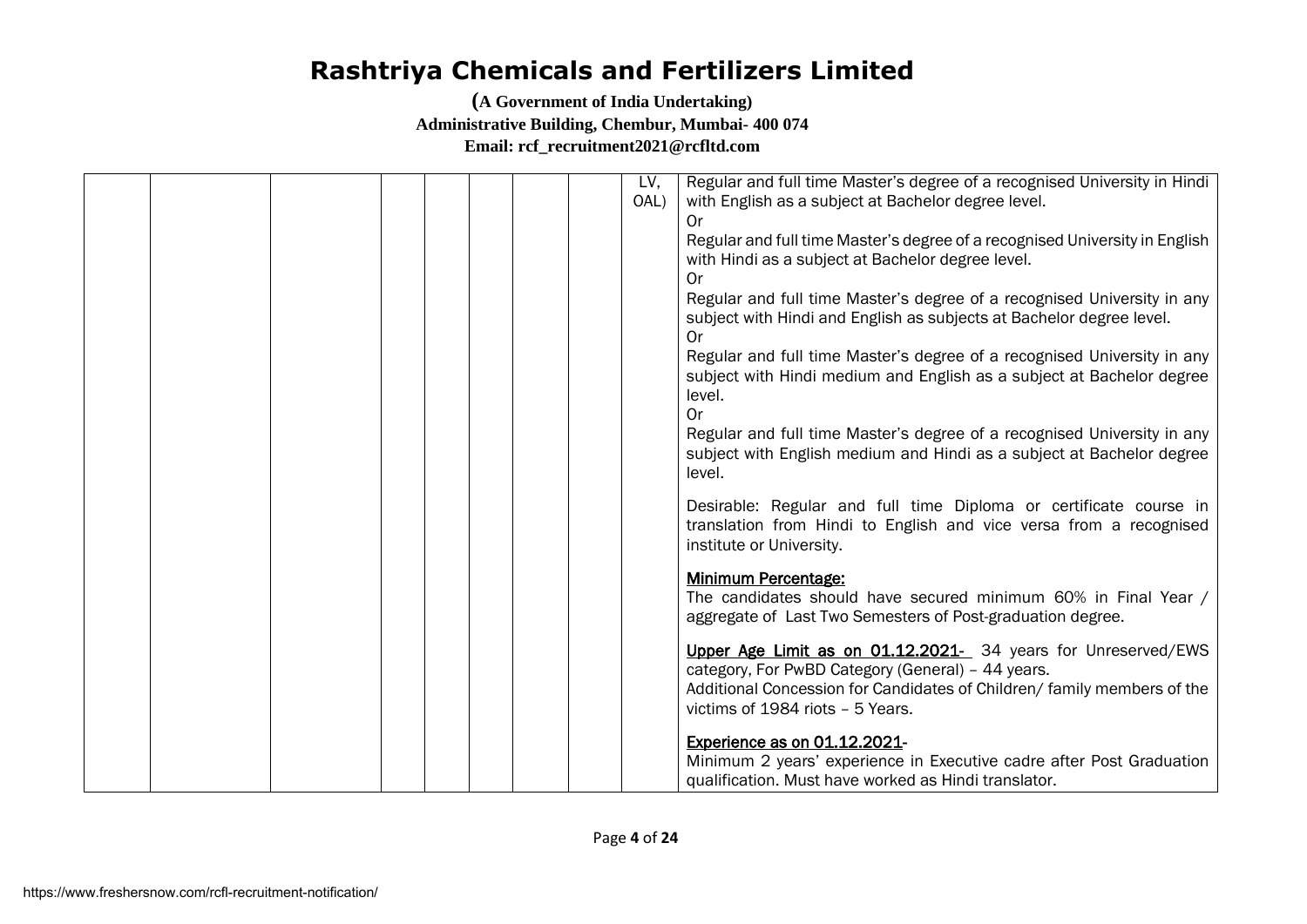**(A Government of India Undertaking)** 

**Administrative Building, Chembur, Mumbai- 400 074**

**Email: rcf\_recruitment2021@rcfltd.com**

|             |                       |                  |                |           |           |                    |            |          | The period of training including apprentice training will not be counted in |
|-------------|-----------------------|------------------|----------------|-----------|-----------|--------------------|------------|----------|-----------------------------------------------------------------------------|
|             |                       |                  |                |           |           |                    |            |          | the requisite experience period.                                            |
|             |                       |                  |                |           |           |                    |            |          |                                                                             |
| <b>POST</b> | <b>NAME OF</b>        | NO. OF           |                |           |           | <b>RESERVATION</b> |            |          | Educational Qualification, Experience, Age as on 01.12.2021                 |
| <b>CODE</b> | <b>THE POST &amp;</b> | <b>VACANCIES</b> | UR.            | <b>SC</b> | <b>ST</b> | <b>OBC</b>         | <b>EWS</b> | PwBD     |                                                                             |
|             | <b>DISCIPLINE</b>     | #                |                |           |           | (NCL)              | $***$      | \$       |                                                                             |
| E1HO        | Officer               | $\overline{2}$   | $\overline{2}$ | $\Omega$  | $\Omega$  | $\Omega$           | $\Omega$   | $\Omega$ | <b>Qualification:</b>                                                       |
| RT/12       | (Horticulture)        |                  |                |           |           |                    |            |          | Regular and Fulltime B.Sc. in Horticulture / Agriculture degree of          |
| 2021        | E1 Grade              |                  |                |           |           |                    |            |          | minimum 4 years' duration from UGC/AICTE recognized University /            |
|             |                       |                  |                |           |           |                    |            |          | Institution. Degree in related disciplines in Agronomy / Agriculture        |
|             |                       |                  |                |           |           |                    |            |          | Chemistry and soil science / Horticulture only will be considered. No other |
|             |                       |                  |                |           |           |                    |            |          | discipline will be considered.                                              |
|             |                       |                  |                |           |           |                    |            |          |                                                                             |
|             |                       |                  |                |           |           |                    |            |          | <b>AND</b>                                                                  |
|             |                       |                  |                |           |           |                    |            |          | 2 years' regular and fulltime M.Sc. Horticulture / Agriculture degree       |
|             |                       |                  |                |           |           |                    |            |          | course from UGC/AICTE recognized University / Institution.                  |
|             |                       |                  |                |           |           |                    |            |          |                                                                             |
|             |                       |                  |                |           |           |                    |            |          | <b>Minimum Percentage:</b>                                                  |
|             |                       |                  |                |           |           |                    |            |          | The candidate should have secured minimum 60% in Final Year /               |
|             |                       |                  |                |           |           |                    |            |          | aggregate of Last Two Semesters of Post Graduation degree.                  |
|             |                       |                  |                |           |           |                    |            |          | Upper Age Limit as on 01.12.2021- 34 years for Unreserved Category.         |
|             |                       |                  |                |           |           |                    |            |          | Additional Concession for Candidates of Children/ family members of the     |
|             |                       |                  |                |           |           |                    |            |          | victims of 1984 riots - 5 Years.                                            |
|             |                       |                  |                |           |           |                    |            |          |                                                                             |
|             |                       |                  |                |           |           |                    |            |          | Experience as on 01.12.2021-                                                |
|             |                       |                  |                |           |           |                    |            |          | Minimum 2 years' field experience in Executive cadre as Horticulturist,     |
|             |                       |                  |                |           |           |                    |            |          | Horticulture specialist, Plantation Manager, Technical Assistant, Nursery   |
|             |                       |                  |                |           |           |                    |            |          | Manager, Research Scientist, experience in any other Horticulture related   |
|             |                       |                  |                |           |           |                    |            |          | fields like Garden and Lawn Maintenance etc. after post-graduation          |
|             |                       |                  |                |           |           |                    |            |          | degree.                                                                     |
|             |                       |                  |                |           |           |                    |            |          | The period of training including apprentice training will not be            |
|             |                       |                  |                |           |           |                    |            |          | counted in the requisite experience period.                                 |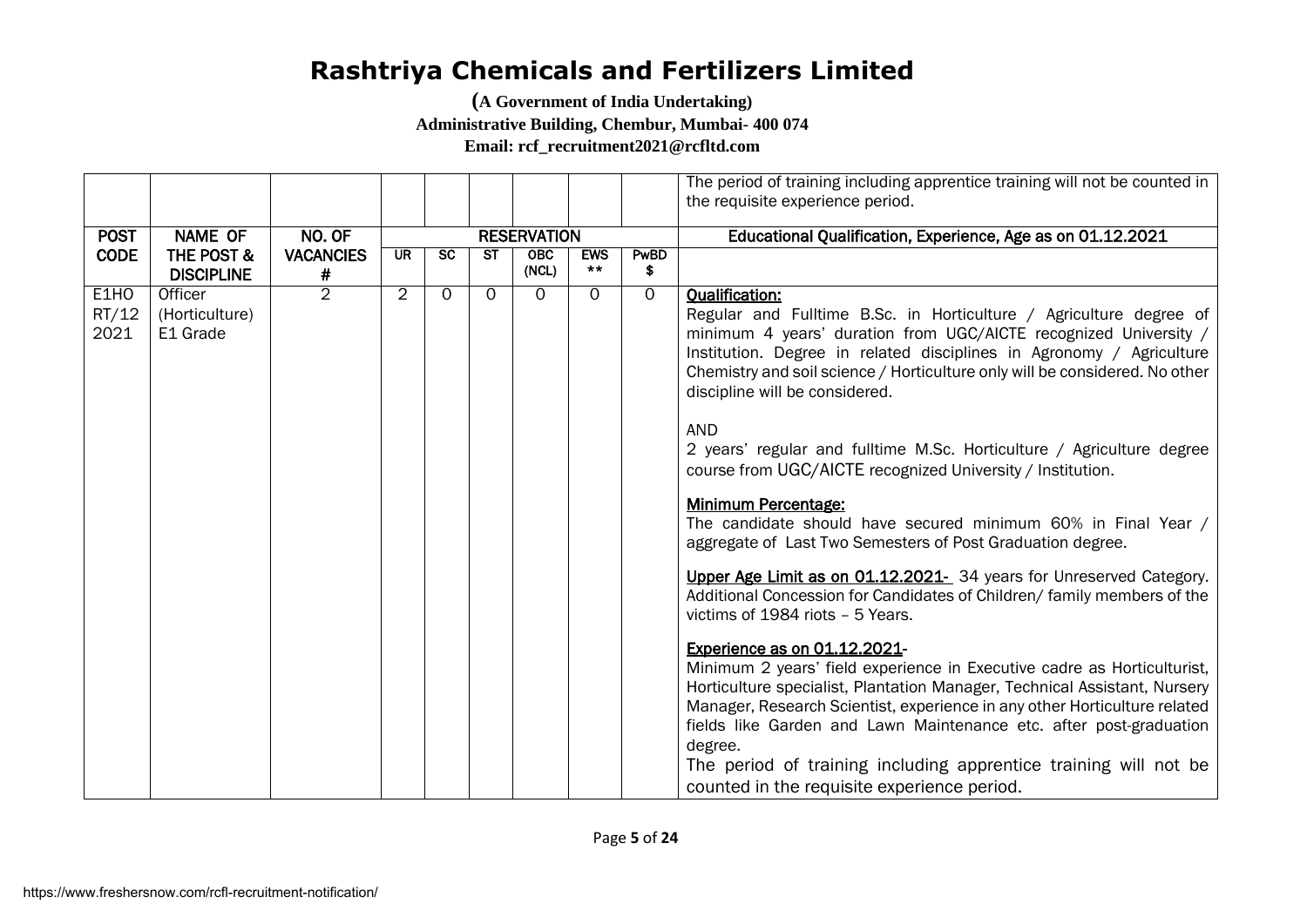| <b>POST</b>          | <b>NAME OF</b>                                  | NO. OF           |          |           |           | <b>RESERVATION</b> |              |        | Educational Qualification, Experience, Age as on 01.12.2021                                                                                                                                                                                                                                                                                                                                                                                                                                                                                                                                                                                                                                                                                                                                                                                                                                                                                                                                |
|----------------------|-------------------------------------------------|------------------|----------|-----------|-----------|--------------------|--------------|--------|--------------------------------------------------------------------------------------------------------------------------------------------------------------------------------------------------------------------------------------------------------------------------------------------------------------------------------------------------------------------------------------------------------------------------------------------------------------------------------------------------------------------------------------------------------------------------------------------------------------------------------------------------------------------------------------------------------------------------------------------------------------------------------------------------------------------------------------------------------------------------------------------------------------------------------------------------------------------------------------------|
| <b>CODE</b>          | THE POST &                                      | <b>VACANCIES</b> | UR.      | <b>SC</b> | <b>ST</b> | <b>OBC</b>         | <b>EWS</b>   | PwBD   |                                                                                                                                                                                                                                                                                                                                                                                                                                                                                                                                                                                                                                                                                                                                                                                                                                                                                                                                                                                            |
|                      | <b>DISCIPLINE</b>                               | #                |          |           |           | (NCL)              | $***$        | \$     |                                                                                                                                                                                                                                                                                                                                                                                                                                                                                                                                                                                                                                                                                                                                                                                                                                                                                                                                                                                            |
| E1ME<br>D/122<br>021 | Officer<br>E <sub>1</sub><br>(Medical)<br>Grade | $\overline{3}$   | $\Omega$ | 1         | $\Omega$  | 1                  | $\mathbf{1}$ | $\sim$ | <b>Qualification:</b><br>MBBS with completion of Internship and registration with Medical Council<br>of India / Maharashtra Medical Council/ other State Medical Council.<br>Preference will be given to candidates who have passed Certificate<br>Course in Industrial Health of Three months or Associate Fellow of<br>Industrial Health (AFIH) recognized by State Government or Directorate<br>General, Factory Advice Service & Labour Institute (DGFASLI) or have<br>passed 2 year recognized Diploma in Anaesthesiology.<br>Must Have functional knowledge of computer.<br>Upper Age Limit as on 01.12.2021- 34 years for EWS category, For SC<br>Category - 39 years, For OBC Category - 37 years.<br>Additional Concession for Candidates of Children/ family members of the<br>victims of 1984 riots - 5 Years.<br>Experience as on 01.12.2021-<br>Must have minimum 2 years' experience in a hospital / Industrial Hospital<br>(25 bedded or more) excluding internship period. |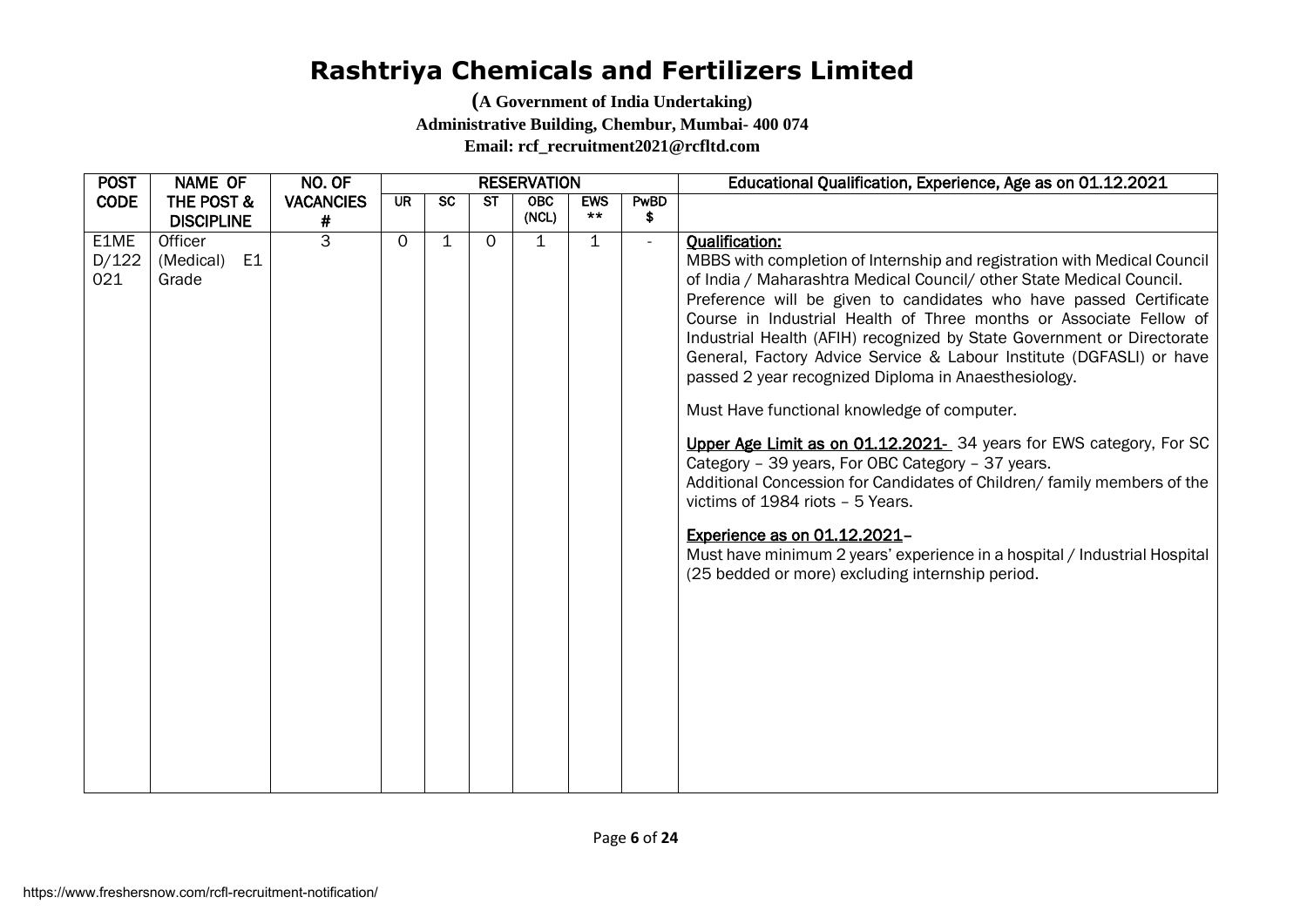| <b>POST</b>                   | <b>NAME OF</b>                  | NO. OF                | <b>RESERVATION</b> |           |          |                     |                     |                                            | Educational Qualification, Experience, Age as on 01.12.2021                                                                                                                                                                                                                                                                                                                                                                                                                                                                                                                                                                                                                                                                                                                                                                                                                                                       |
|-------------------------------|---------------------------------|-----------------------|--------------------|-----------|----------|---------------------|---------------------|--------------------------------------------|-------------------------------------------------------------------------------------------------------------------------------------------------------------------------------------------------------------------------------------------------------------------------------------------------------------------------------------------------------------------------------------------------------------------------------------------------------------------------------------------------------------------------------------------------------------------------------------------------------------------------------------------------------------------------------------------------------------------------------------------------------------------------------------------------------------------------------------------------------------------------------------------------------------------|
| <b>CODE</b>                   | THE POST &<br><b>DISCIPLINE</b> | <b>VACANCIES</b><br># | <b>UR</b>          | <b>SC</b> | ST       | <b>OBC</b><br>(NCL) | <b>EWS</b><br>$***$ | PwBD<br>\$                                 |                                                                                                                                                                                                                                                                                                                                                                                                                                                                                                                                                                                                                                                                                                                                                                                                                                                                                                                   |
| <b>E1LEG</b><br>AL/12<br>2021 | Officer (Legal)<br>E1 Grade     | $\overline{1}$        | $\Omega$           | $\Omega$  | $\Omega$ | 1                   | $\Omega$            | $++$<br>1(0L)<br>BL,<br>B.,<br>LV,<br>OAL) | <b>Qualification:</b><br>3 years' regular and full Time Graduate with a Degree in Law or a Law<br>Graduate who has passed 5 years' integrated law course from<br>UGC/AICTE recognized University / Institution.<br><b>Minimum Percentage:</b><br>The Candidate should have secured minimum 60% in Final Year /<br>aggregate of Last Two Semesters of Law degree.<br>Upper Age Limit as on 01.12.2021- For OBC Category - 37 years,<br>For PwBD Category (OBC) - 47 years.<br>Additional Concession for Candidates of Children/ family members of the<br>victims of 1984 riots - 5 Years.<br>Experience as on 01.12.2021:<br>Minimum 2 years' relevant post qualification experience in Executive<br>cadre in PSU/Govt. Service/Autonomous Body/MNCs or Private<br>Organization/Solicitor Firm.<br>The period of training including apprentice training will not be<br>counted in the requisite experience period. |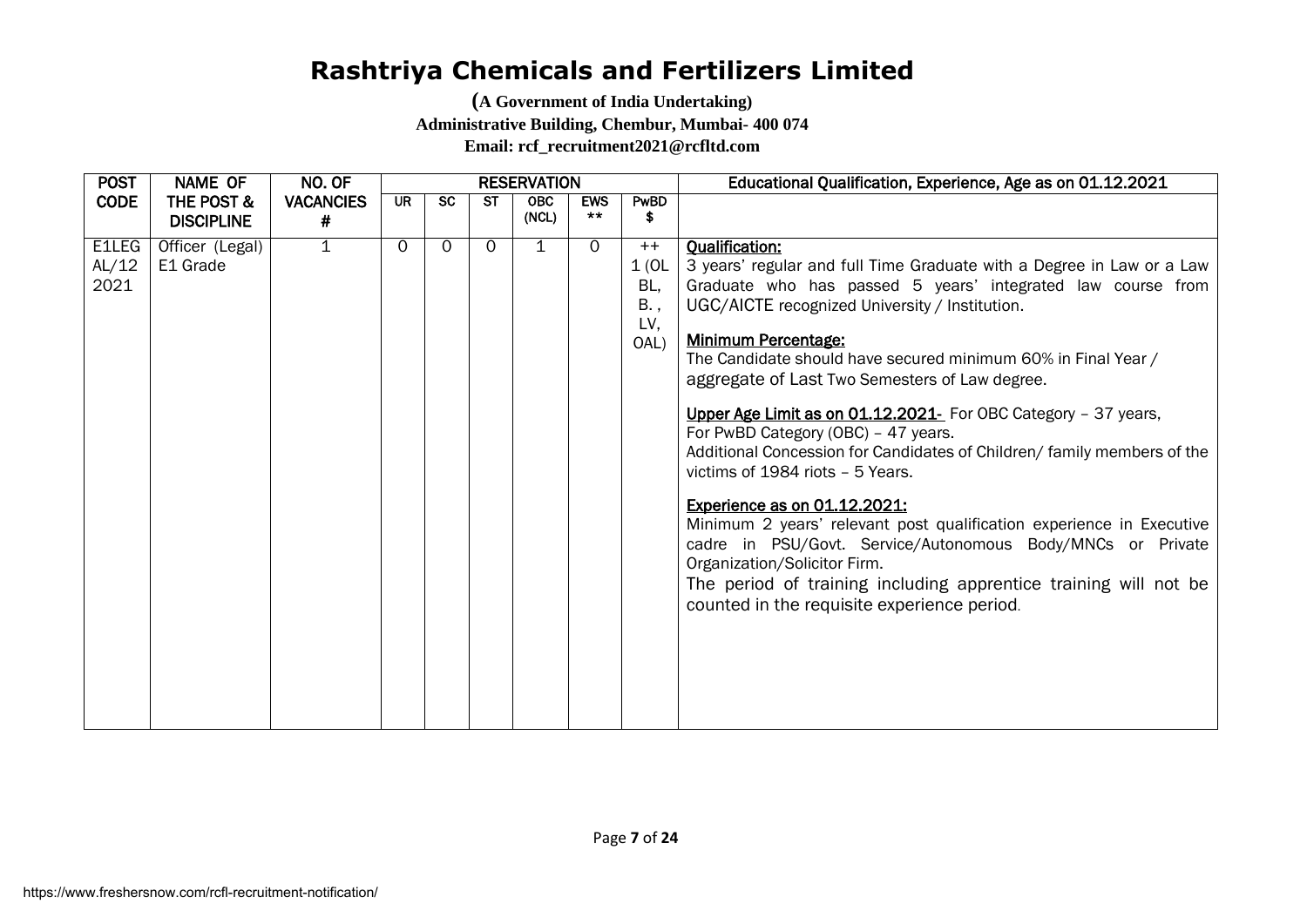| <b>POST</b><br><b>CODE</b> | <b>NAME OF</b><br>THE POST &<br><b>DISCIPLINE</b> | NO. OF<br><b>VACANCIES</b><br># |           |           |           | <b>RESERVATION</b>  |                     |                                                                                          | Educational Qualification, Experience, Age as on 01.12.2021                                                                                                                                                                                                                                                                                                                                                                                                                                                                                                                                                                                                                                                                                                                                                                                                                                                                                                                                                                                                                                                                                                                                                                                                                                                                                                                                                                                                                                                         |
|----------------------------|---------------------------------------------------|---------------------------------|-----------|-----------|-----------|---------------------|---------------------|------------------------------------------------------------------------------------------|---------------------------------------------------------------------------------------------------------------------------------------------------------------------------------------------------------------------------------------------------------------------------------------------------------------------------------------------------------------------------------------------------------------------------------------------------------------------------------------------------------------------------------------------------------------------------------------------------------------------------------------------------------------------------------------------------------------------------------------------------------------------------------------------------------------------------------------------------------------------------------------------------------------------------------------------------------------------------------------------------------------------------------------------------------------------------------------------------------------------------------------------------------------------------------------------------------------------------------------------------------------------------------------------------------------------------------------------------------------------------------------------------------------------------------------------------------------------------------------------------------------------|
|                            |                                                   |                                 | <b>UR</b> | <b>SC</b> | <b>ST</b> | <b>OBC</b><br>(NCL) | <b>EWS</b><br>$***$ | PwBD<br>\$                                                                               |                                                                                                                                                                                                                                                                                                                                                                                                                                                                                                                                                                                                                                                                                                                                                                                                                                                                                                                                                                                                                                                                                                                                                                                                                                                                                                                                                                                                                                                                                                                     |
| FINE4<br>/1220<br>21       | Manager<br>E4<br>(Finance)<br>Grade               | 2 (backlog)                     | $\Omega$  | $\Omega$  | $\Omega$  | $\mathbf 1$         | $\mathbf{1}$        | $\mathbf 1$<br>PwBD<br>in<br>(OA/O)<br>L/BL/<br>OAL/B<br>LOA/H<br>$H)$ in<br>OBC/E<br>WS | <b>Qualification:</b><br>CA / CMA or Regular and full time graduation in commerce, accounting/<br>Finance discipline (B. Com, BMS, BAF, BBA) plus MBA/MMS or other<br>equivalent post-graduate degree (regular and fulltime) in Financial<br>Management /having Finance as major Subject from recognized<br>Universities. M. Comm. Qualification will not be considered.<br>Minimum Percentage:<br>No percentage criteria for CA / CMA.<br>"Minimum 60% in Final Year / aggregate of Last Two Semesters of<br>qualifying Post-graduation degree" i.e. final year of MBA/MMS or other<br>equivalent post-graduate degree in Finance Management.<br>Wherever CGPA/OGPA grade is awarded in a Degree, the candidate will<br>have to obtain equivalent percentage of marks from concerned<br>University/ Institute and mention the percentage in the Application.<br>Post Qualification Inline Experience as on 01.12.2021-<br>Minimum 12 years post qualification experience in executive cadre<br>dealing with Accounting and financial matters, including Auditing/<br>budgeting/taxation. The period of training /internship/article ship will not<br>be counted in the requisite experience period as on 01.12.2021. The<br>experience should be after acquiring minimum prescribed qualification.<br>Knowledge in SAP FICO module desirable.<br>Upper Age Limit as on 01.12.2021- 42 for EWS Category, For OBC<br>Category - 45 years, For PwBD Category (EWS) - 52 years, For PWBD<br>Category (OBC) - 55 years. |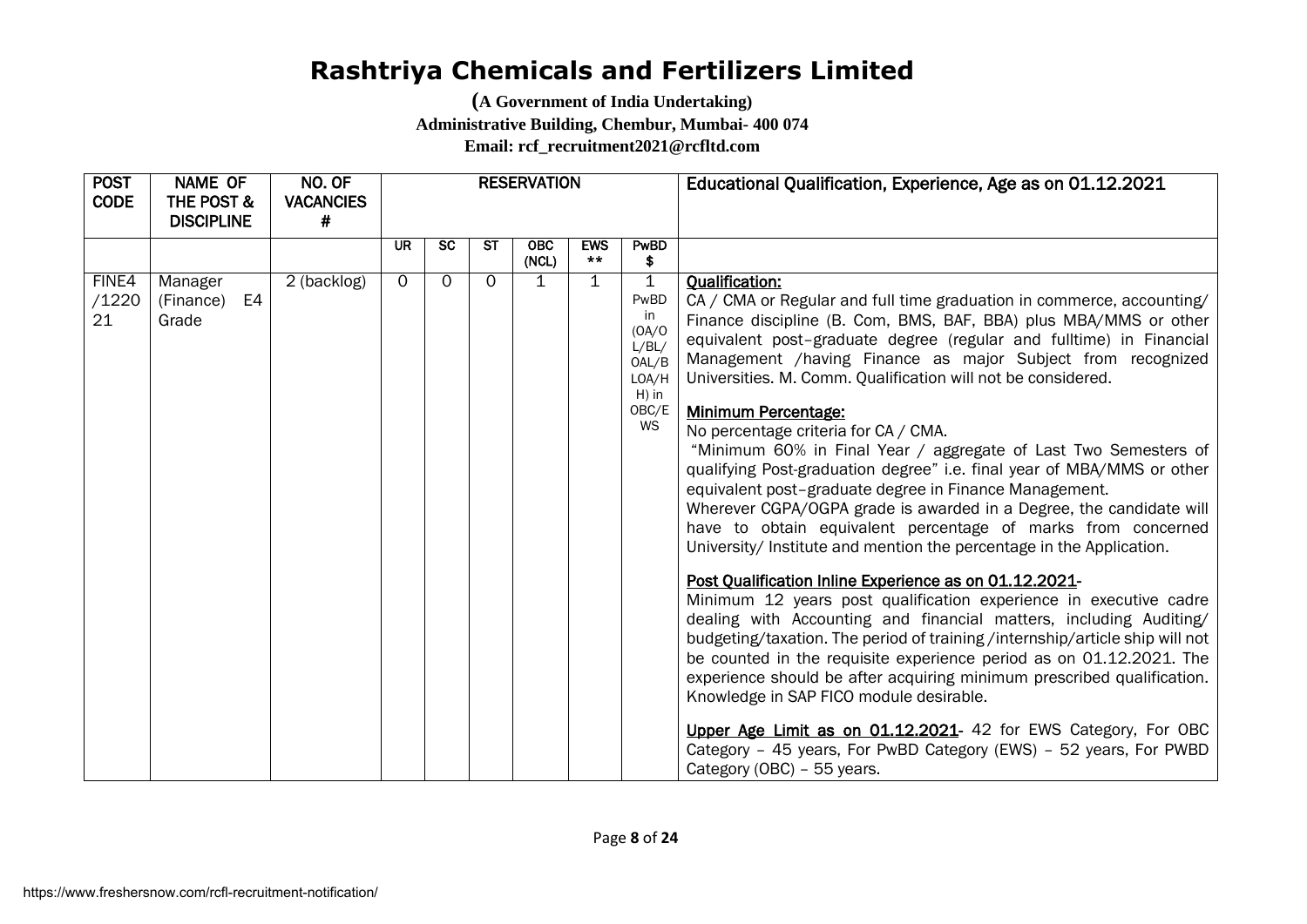**(A Government of India Undertaking)** 

**Administrative Building, Chembur, Mumbai- 400 074**

**Email: rcf\_recruitment2021@rcfltd.com**

| <b>POST</b><br><b>CODE</b> | <b>NAME OF</b><br>THE POST &<br><b>DISCIPLINE</b> | NO. OF<br><b>VACANCIES</b><br># |          |           |             | <b>RESERVATION</b>  |                     |                                                                | Additional Concession for Candidates of Children/ family members of the<br>victims of 1984 riots - 5 Years<br>Maximum upper age of the applicants shall not exceed 56 years including all<br>possible age relaxations.<br>Educational Qualification, Experience, Age as on 01.12.2021                                                                                                                                                                                                                                                                                                                                                                                                                                                                                                                  |
|----------------------------|---------------------------------------------------|---------------------------------|----------|-----------|-------------|---------------------|---------------------|----------------------------------------------------------------|--------------------------------------------------------------------------------------------------------------------------------------------------------------------------------------------------------------------------------------------------------------------------------------------------------------------------------------------------------------------------------------------------------------------------------------------------------------------------------------------------------------------------------------------------------------------------------------------------------------------------------------------------------------------------------------------------------------------------------------------------------------------------------------------------------|
|                            |                                                   |                                 | UR       | <b>SC</b> | <b>ST</b>   | <b>OBC</b><br>(NCL) | <b>EWS</b><br>$***$ | PwBD<br>\$                                                     |                                                                                                                                                                                                                                                                                                                                                                                                                                                                                                                                                                                                                                                                                                                                                                                                        |
| <b>FIN</b><br>E1/1<br>2202 | Officer<br>(Finance)<br>(E1 Grade)                | 1 (Backlog)                     | $\Omega$ | 0         | $\mathbf 1$ | $\Omega$            | $\Omega$            | 1<br>PwBD<br>in<br>OA/O<br>L/BL/<br>OAL/<br><b>BLOA</b><br>/HH | CA / CMA only<br><b>Qualification:</b><br>Minimum Percentage: No percentage criteria for CA / CMA.<br>Post Qualification Inline Experience as on 01.12.2021- Minimum<br>2 years post qualification experience in executive cadre dealing<br>with Accounting and financial matters, including Auditing/<br>budgeting/taxation. The period of training /internship/article ship<br>will not be counted in the requisite experience period as on<br>01.12.2021. The experience should be after acquiring minimum<br>prescribed qualification. Knowledge in SAP FICO module desirable.<br>Upper Age Limit as on 01.12.2021- For ST Category - 39 years, for<br>ST PwBD category - 49 years.<br>Additional Concession for Candidates of Children/ family members<br>of the victims of 1984 riots - 5 Years. |
|                            | <b>Total</b>                                      | 18                              |          |           |             |                     |                     |                                                                |                                                                                                                                                                                                                                                                                                                                                                                                                                                                                                                                                                                                                                                                                                                                                                                                        |

*++ 1 Post (OL BL, B, LV, OAL) is clubbed for the posts of Officer(Legal) E1 Grade, Officer (Hindi) – E1 Grade, Officer (HR) – E1 Grade*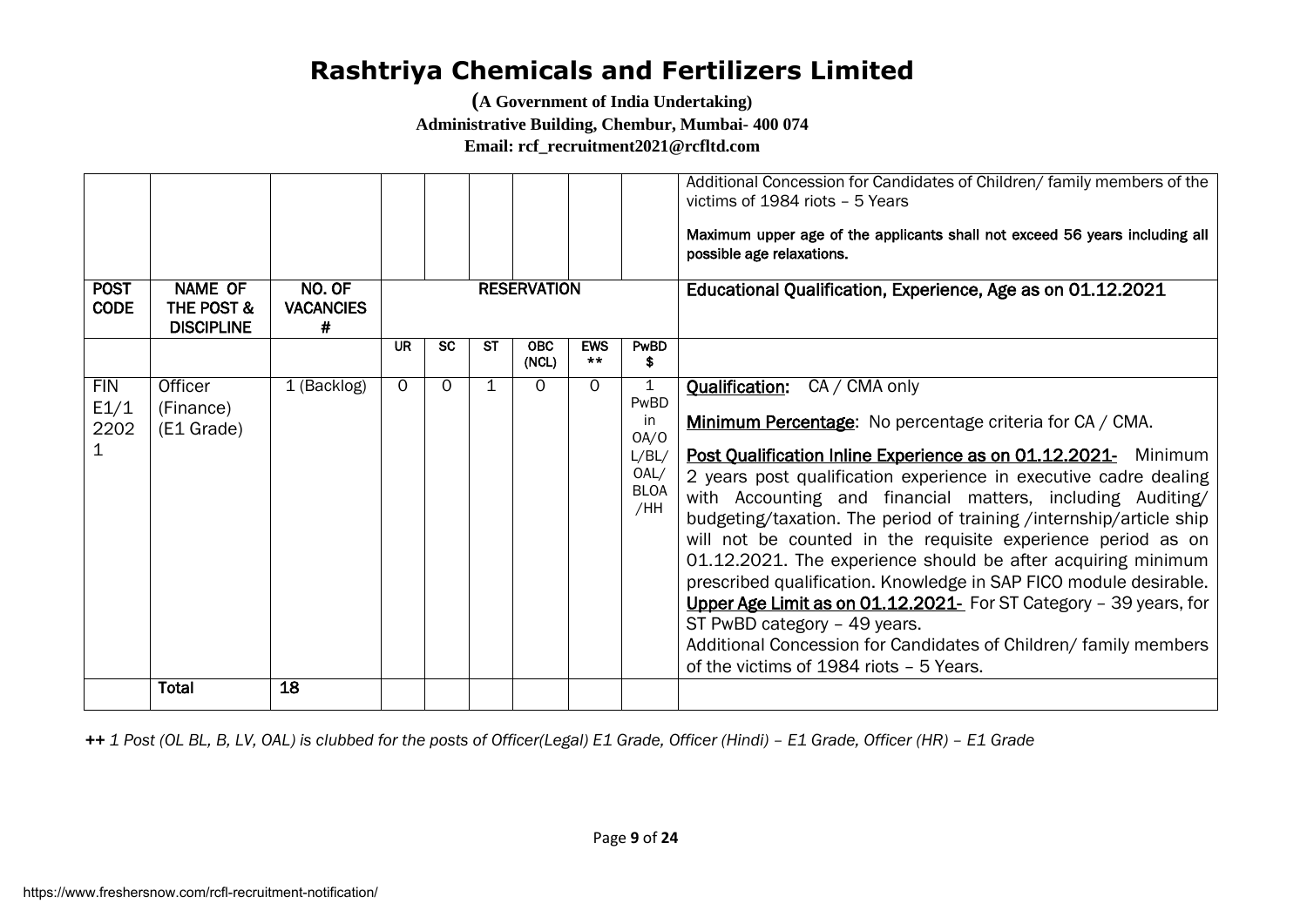**(A Government of India Undertaking) Administrative Building, Chembur, Mumbai- 400 074 Email: rcf\_recruitment2021@rcfltd.com**

Abbreviations:

"UR" - Unreserved; "SC" - Scheduled Caste; "ST" - Scheduled Tribe; "OBC (NCL)" - Other Backward Classes (Non-Creamy Layer); "EWS"- Economically Weaker Section: "PwBD" - Divvangian or Persons with Benchmark Disabilities: "OL" = One Leg: "BL"= Both Legs: ""LV" = Low Vision: "B" = Blind: "OAL" = One Arm *and One Leg; "HH" = Hearing Impaired "BLOA" = Both Leg One Arm*

*# The number of vacancies are tentative and may increase or decrease at the sole discretion of RCF Ltd and in Compliance of the Presidential Directives on reservation at the time of appointment. Accordingly, RCF Ltd reserves the right to cancel/restrict/enlarge/modify/alter the requirements advertised, if need so arises, without any further notice or assigning any reason. In addition to the notified vacancies a panel of candidates shall also be proposed for unforeseen vacancies, including but not limited to vacancies caused by cessation of service of selected candidates, arising within one year from date of empanelment. Posts shall be filled according to reservation position. Accordingly, SC/ST/OBC/EWS/PwBD category candidates are encouraged to apply. Further, RCF Ltd also reserves the right to raise/relax the minimum eligibility standards and to fill/ not to fill all or any of the above positions.* 

*\$ PwBD reservation is applied on horizontal inter-locking basis in either of UR/SC/ST/OBC/EWS vacancies.* 

*The PwBD categories identified for above posts are as per the latest list of " Posts identified for Persons with Disabilities (New)" available on the website of Office of the Chief Commissioner for Persons with Disabilities, Ministry of Social Justice and Empowerment, Government of India at http://www.ccdisabilities.nic.in as on the date of advertisement.*

*In case suitable persons with prescribed benchmark disability are not available, it may be filled by interchange among the other categories of benchmark disabilities identified for reservation.* 

*Accordingly, candidates other than PwBD category may also apply against the vacancies reserved for PwBD. However, their candidature will be considered in the event of non-availability of suitable candidates belonging PwBD category.* 

*\*\* EWS vacancies are tentative and subject to further directives of Government of India and outcome of any litigation. The appointment against the* reserved vacancies for EWS will be provisional and is subject to the Income and Asset certificate being verified through the proper channels and if the *verification reveals that the claim to belong to EWS is fake/false the services will be terminated forthwith without assigning any further reasons and without prejudice to such further action as may be taken under the provisions of the Indian Penal Code for production of fake/false certificate. The Income and Asset Certificate issued by any one of the authorities mentioned in the prescribed format as given on our website shall only be accepted as proof of candidate's claim as belonging to EWS.* 

Page **10** of **24**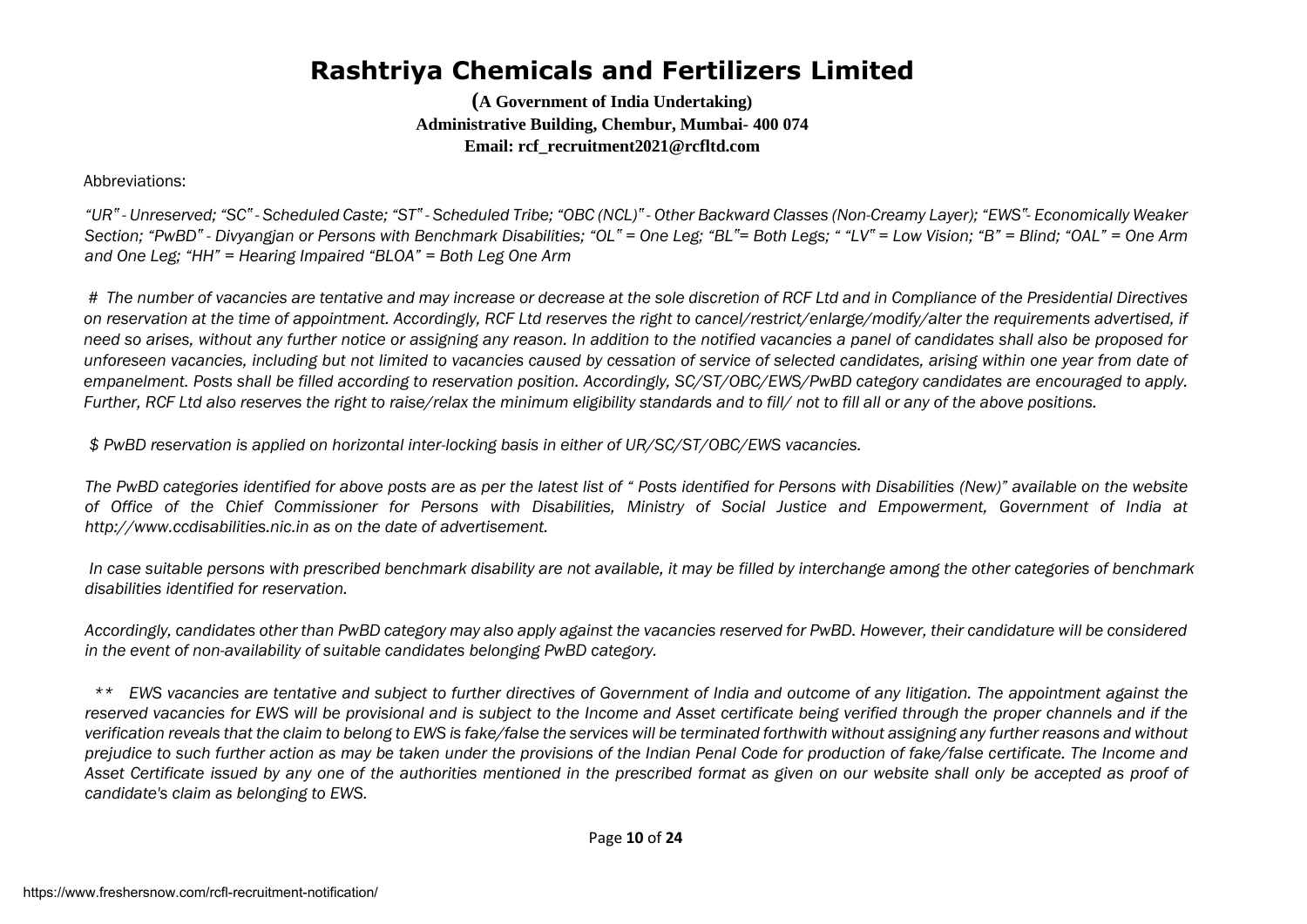**(A Government of India Undertaking) Administrative Building, Chembur, Mumbai- 400 074 Email: rcf\_recruitment2021@rcfltd.com**

The postings of the selected candidates may be at any of the Units (Trombay / Thal) / Area offices of the company throughout India or at any project site as decided by the Management. The selected candidate will be assigned jobs/functions/assignments as per the business requirements of the Company including shift operations.

#### II) RESERVATION / CONCESSIONS / RELAXATIONS.

- a. Reservation of Posts for SC/ST/OBC(NCL)/PwBD/EWS categories candidates and relaxation thereof categories will be as per DPE guidelines.
- b. Category {SC/ST/OBC/PwBD/EWS} once submitted will not be changed.
- c. SC/ST/OBC/EWS candidates can be considered under general standards of merit against the un-reserved posts provided no relaxation in age, qualification etc. is availed of/extended to them, wherever applicable.
- d. For claiming relaxation, the reserved category candidates should submit copy of Caste/PwBD certificate(s), in the Proforma prescribed by Govt. of India, issued by the Competent Authority, along with application form at the time of appearing for personal interview. If the certificate has been issued in a language other than English/Rajbhasha (Hindi), the candidates should submit a self- certified translated copy of the same either in English or Rajbhasha (Hindi).
- e. Candidates belonging to OBC category but falling in creamy layer are not entitled to OBC reservation benefits. Accordingly, such candidates may choose to apply against the "UR" positions provided they meet the age criteria applicable to General category candidates and indicate their category as "General". RCF Ltd being a Central Public Sector Undertaking, only those communities that are mentioned in the common list of OBC notified by Government of India shall be treated as OBC for the purpose of reservation for employment under Central Government. Relevant list can be viewed at http://www.ncbc.nic.in. Accordingly, for claiming the benefit of OBC (NCL) category, candidate should submit & shall subsequently produce his latest caste certificate in the proforma prescribed by Government of India, applicable for purpose of reservation in appointment to posts under Govt. of India/Central Government /Public Sector Undertaking, as contained in DOPT Memo No.36036/2/2013-Estt/(Res.) dated 30.05.2014 from a Competent Authority issued on 1st April 2021 or thereafter. Such certificate should specifically state the candidate does not belong to the persons/sections (creamy layer) as mentioned in column 3 of the schedule to the Department of Personnel & Training, Government of India OM No. 36012/22/93-Estt. (SC/ST) dated 08.09.1993 and modifications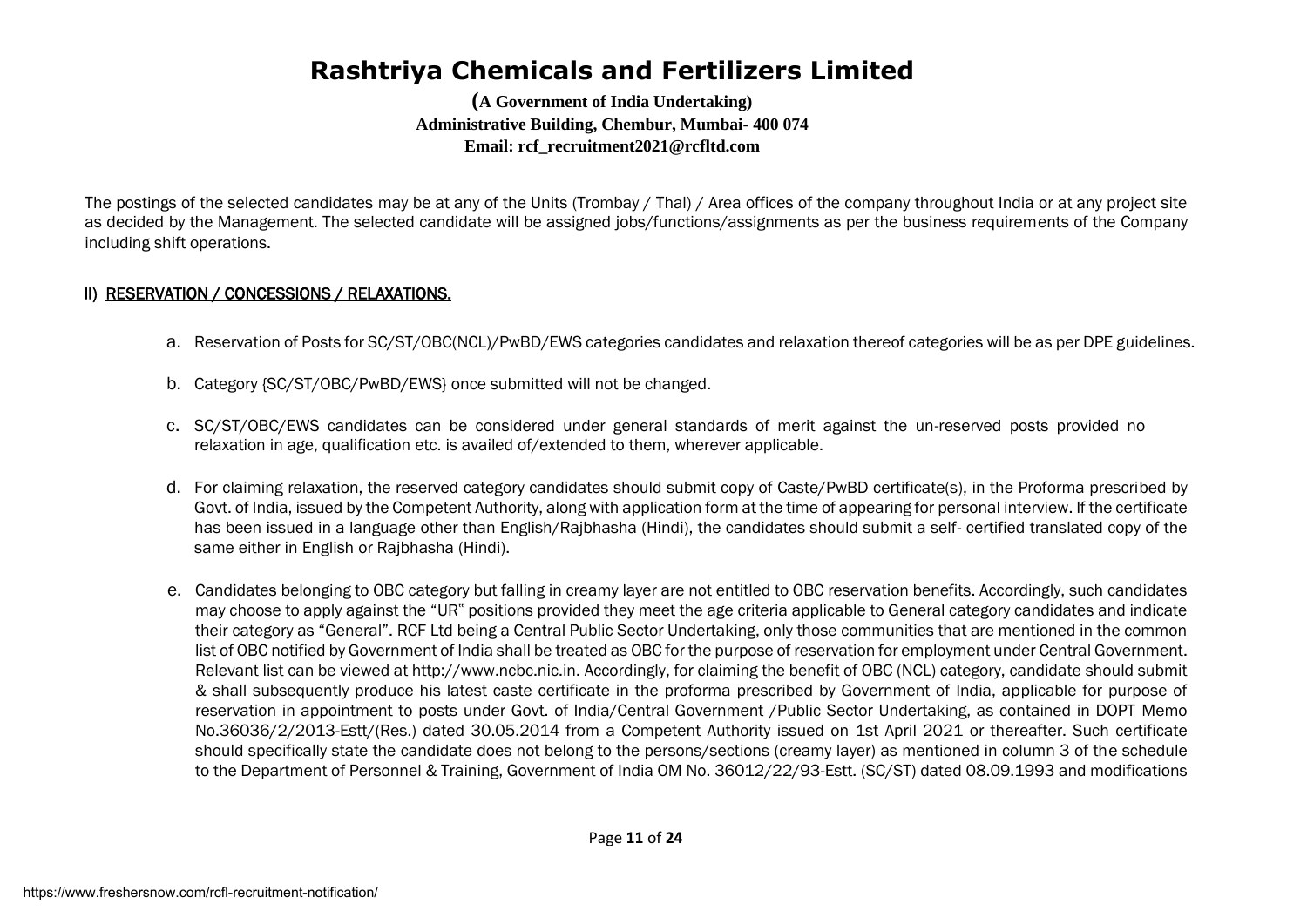**(A Government of India Undertaking) Administrative Building, Chembur, Mumbai- 400 074 Email: rcf\_recruitment2021@rcfltd.com**

issued vide OM No. 36033/1/2013 Estt.(Res.) dated 13.09.2017. Further the OBC (NCL) candidates will have to give a self-declaration, at the time of documents verification indicating that they belong to OBC (NCL).

- f. Candidates applying under EWS category has to submit Income and Assets certificate issued by the competent authority in the prescribed format (as given in advertisement). The income and the asset certificate issued on or after 1st April 2021 shall only be accepted as proof of candidates claim as belonging to EWS.
- g. Candidates belonging to PwBD category shall be considered only against the identified posts.

Under section 34 of "The Rights of Persons with Disabilities Act, 2016", persons with benchmark disabilities are eligible for reservation. The reserved categories of disabilities mentioned under this Act are namely (a) Blindness and low vision; (b) deaf and hard of hearing; (c) locomotor disability including cerebral palsy. leprosy cured, dwarfism, acid attack victims and muscular dystrophy; (d) autism, intellectual disability, specific learning disability and mental illness; (e) multiple disabilities from amongst persons under clauses (a) to (d) including deaf blindness in the posts identified for each disability. It may be noted that definition of the above specified disabilities will be as per "THE RIGHTS OF PERSONS WITH DISABILITIES ACT, 2016".

- h. Section 2(r) of The Rights of Persons with Disabilities Act 2016, defines "person with benchmark disability" as a person duly certified by the certifying authority with:
	- a. not less than 40% of a specified disability where specified disability has not been defined in measurable terms and;
	- b. a disability where specified disability has been defined in measurable terms.

Accordingly, a person with a specified disability listed in the schedule but not covered under Section 34(1), if certified by a certifying officer as a person with disability of 40% or above, in terms of provisions 7 of the Rights of Persons with Disabilities Act, 2016 shall be allowed concessions/relaxations available to PwBDs as mentioned in this advertisement and will be considered against unreserved vacancies. Further, those candidates, who want to avail of benefit of reservation, are required to submit a Disability Certificate issued by Competent Authority as per the Rights of Persons with Disabilities Rules, 2017, failing which their candidature as PwBD candidates will not be considered. If the certificate has been issued in a language other than English/Rajbhasha (Hindi), the candidates should submit a selfcertified translated copy of the same either in English or Rajbhasha (Hindi).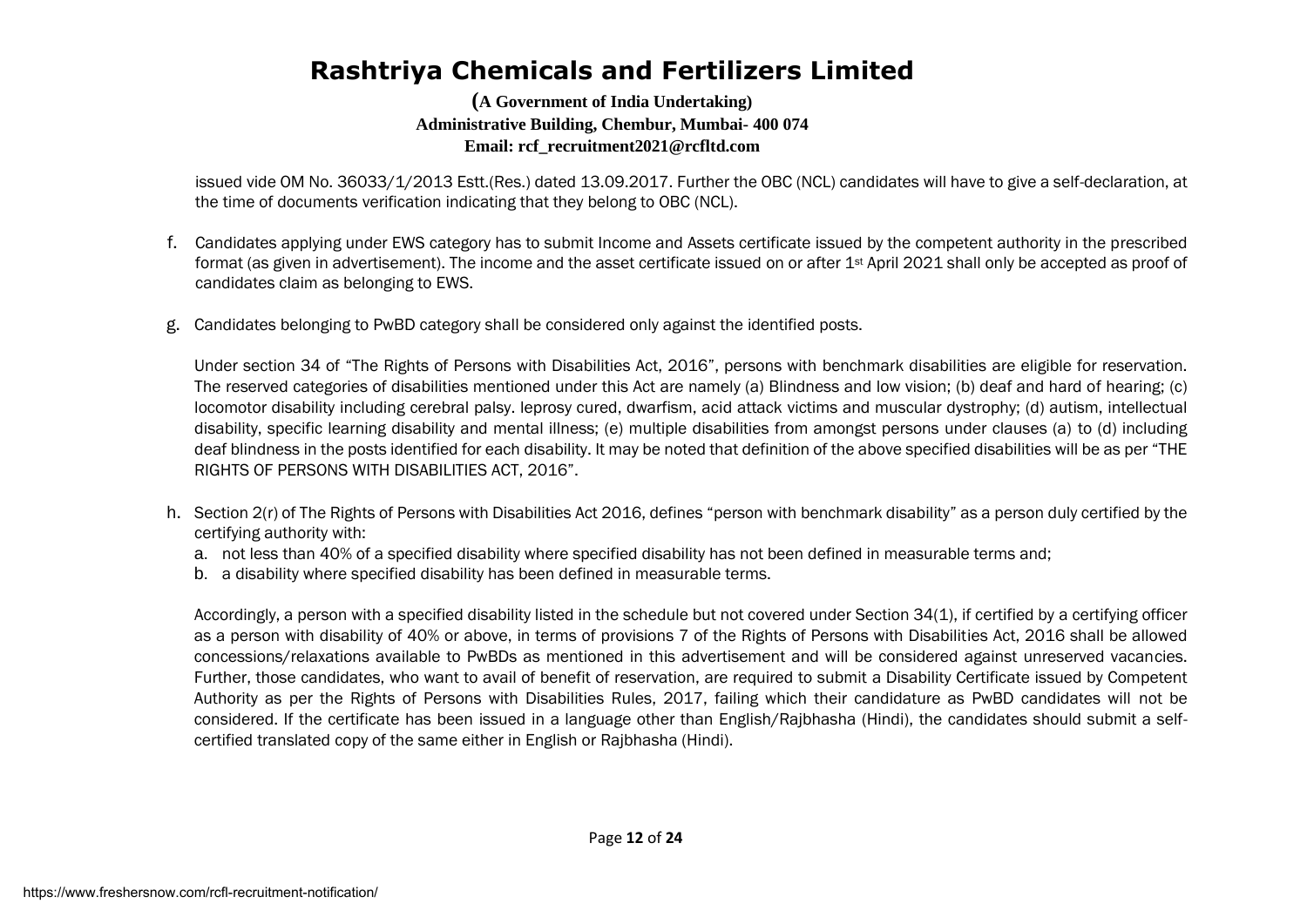**(A Government of India Undertaking) Administrative Building, Chembur, Mumbai- 400 074 Email: rcf\_recruitment2021@rcfltd.com**

- i. Persons with Benchmark Disabilities must be capable of performing the task assigned to them/take instructions using suitable aids and appliances.
- j. Prescribed reservations for PwBD and/Dependent of those killed or disabled in action will be applied on horizontal inter-locking reservation system basis as per Government of India guidelines. Candidates belonging to PwBD category shall be considered only against the identified posts.
- k. SC/ST/PwBD/Women candidates are exempted from payment of application fee at the time of online registration.
- l. Relaxation in age will be allowed upto 05 (five) years for SC/ST and 03 (three) years for OBC (NCL) candidates considered against reserved posts.
- m. "UR" PwBD candidates will be allowed age-relaxation upto 10 years, upto 15 years for SC/ST and upto 13 years for OBC (NCL) candidates, if considered against reserved posts.
- n. Accordingly, maximum age limit is specified for each category and each post in the table mentioned above.

#### III) DATE OF RECKONING ELIGIBILITY CRITERIA.

The cut-off date for determining eligibility criteria in respect of minimum educational qualification shall be 01.12.2021 and age and experience shall be 01.12.2021 and will remain unchanged irrespective of any reason whatsoever.

#### IV) APPLICATION FEES.

Non - refundable application fee of ₹1000/- (Rupees One Thousand only) plus Bank Charges and applicable taxes (GST) for the post of Officer Category are required to be paid by General, OBC and EWS category candidates at the time of submission of online application form. Candidates can opt to pay either through internet banking account or credit/ debit card. No other mode of payment of application fee would be accepted. Application fee once paid will not be refunded under any circumstances. Candidates are, therefore, advised to verify their eligibility before payment of application fee. SC/ST/PwBD category and Women Candidates are exempted from payment of Application Fees.

#### V) NATURE OF JOB FOR OFFICER:

The company has two units in operations at Thal – Alibag & Trombay- Mumbai and a nationwide Marketing Network. The posting of the selected candidate may be at any of units of the company as decided by Management.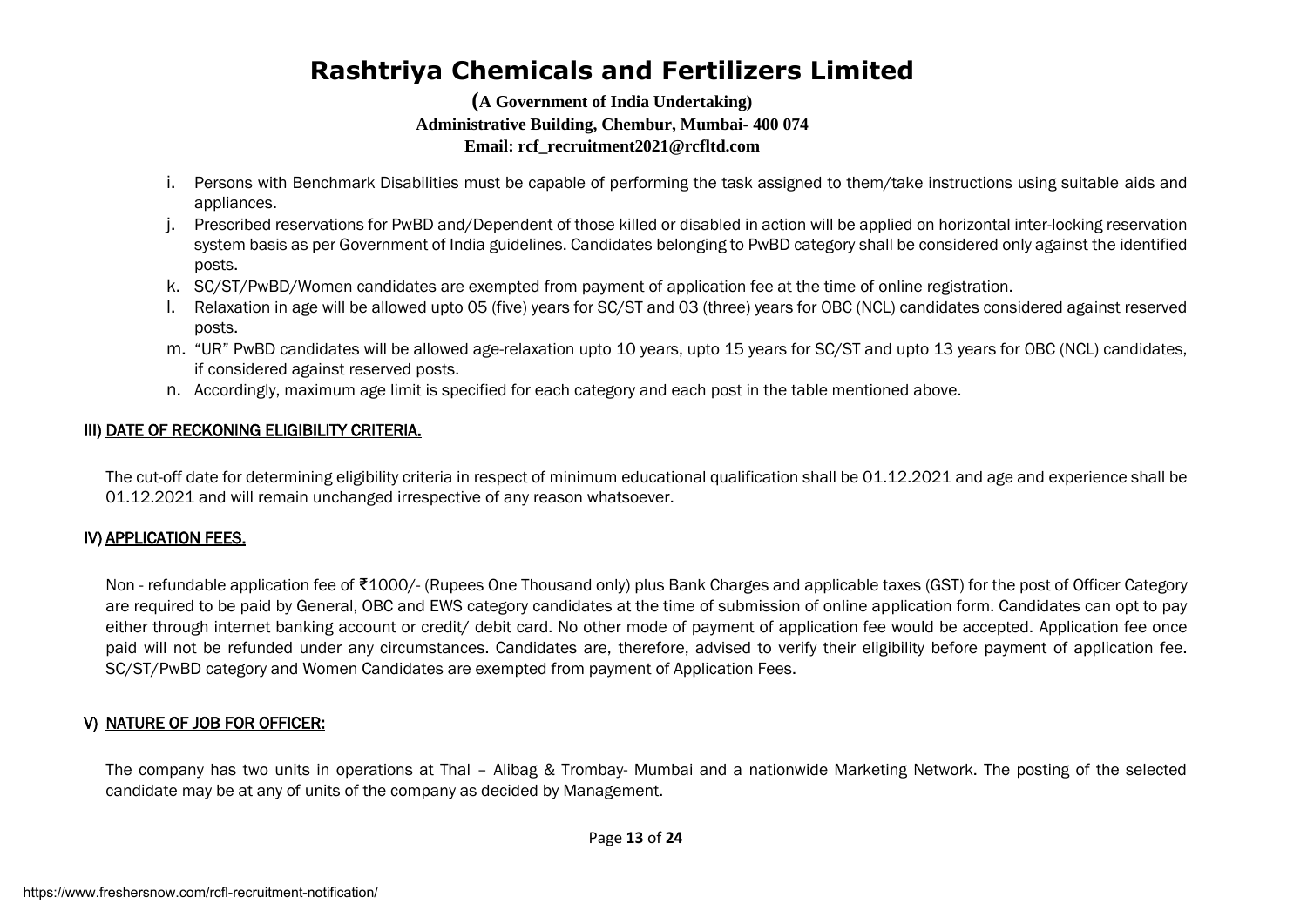**(A Government of India Undertaking) Administrative Building, Chembur, Mumbai- 400 074 Email: rcf\_recruitment2021@rcfltd.com**

The job requires working in rotating shifts including night shift. The Officers may be posted in any plant/location subject to exigencies of work. Also, this job requires high level of physical fitness. The candidates if selected / provisionally selected would be required to meet the medical and physical fitness standards for post failing which they shall be considered ineligible and not qualifying the criteria.

#### VI) SALARY AND OTHER BENEFITS

#### Recruitment - Post, Grade, Scale of pay & Gross Salary of Officer category

Officer (E1 Grade): - Officers will be appointed in the E1 grade in pay scale of Rs. 40,000 - 1,40,000, the minimum total Monthly Gross salary works out to Rs. 75,000/- (Approx.) include Basic Pay +VDA (27.20%)+Perks (34%)+HRA (27%). The initial basic pay will be Rs. 40000/- per month.

Officer (Medical) (E1 Grade): - Officers will be appointed in the E1 grade in pay scale of Rs. 40,000 - 1,40,000, the minimum total Monthly Gross salary works out to Rs. 83,000/- (Approx.) include Basic Pay +VDA (27.20%)+Perks (34%)+HRA (27%)+NPA (20%). The initial basic pay will be Rs. 40000/- per month.

Manager (E4 Grade): - Officers will be appointed in the E4 grade in pay scale of Rs. 70000-200000, the minimum total Monthly Gross salary works out to Rs. 1,31,000/- (Approx.) include Basic Pay +VDA (27.20%)+Perks (34%)+HRA (27%). The initial basic pay will be Rs. 70000/- per month.

Sr. Manager (E5 Grade): - Officers will be appointed in the E5 grade in pay scale of Rs. 80000-220000, the minimum total Monthly Gross salary works out to Rs. 1,50,000/- (Approx.) include Basic Pay +VDA (27.20%)+Perks (34%)+HRA (27%). The initial basic pay will be Rs. 80000/ per month.

Besides, on absorption, the employee is entitled to company accommodation (Accommodation in the Company's township will be provided in Thal Unit and is subject to availability in Trombay Unit). Performance Related Pay (PRP), Free Medical Facility for self and dependents, Gratuity, Contributory Provident Fund, Accident Insurance, Pension Scheme and Social Security Schemes as per Company rules. The selected candidates shall be placed at the minimum of basic of respective payscale.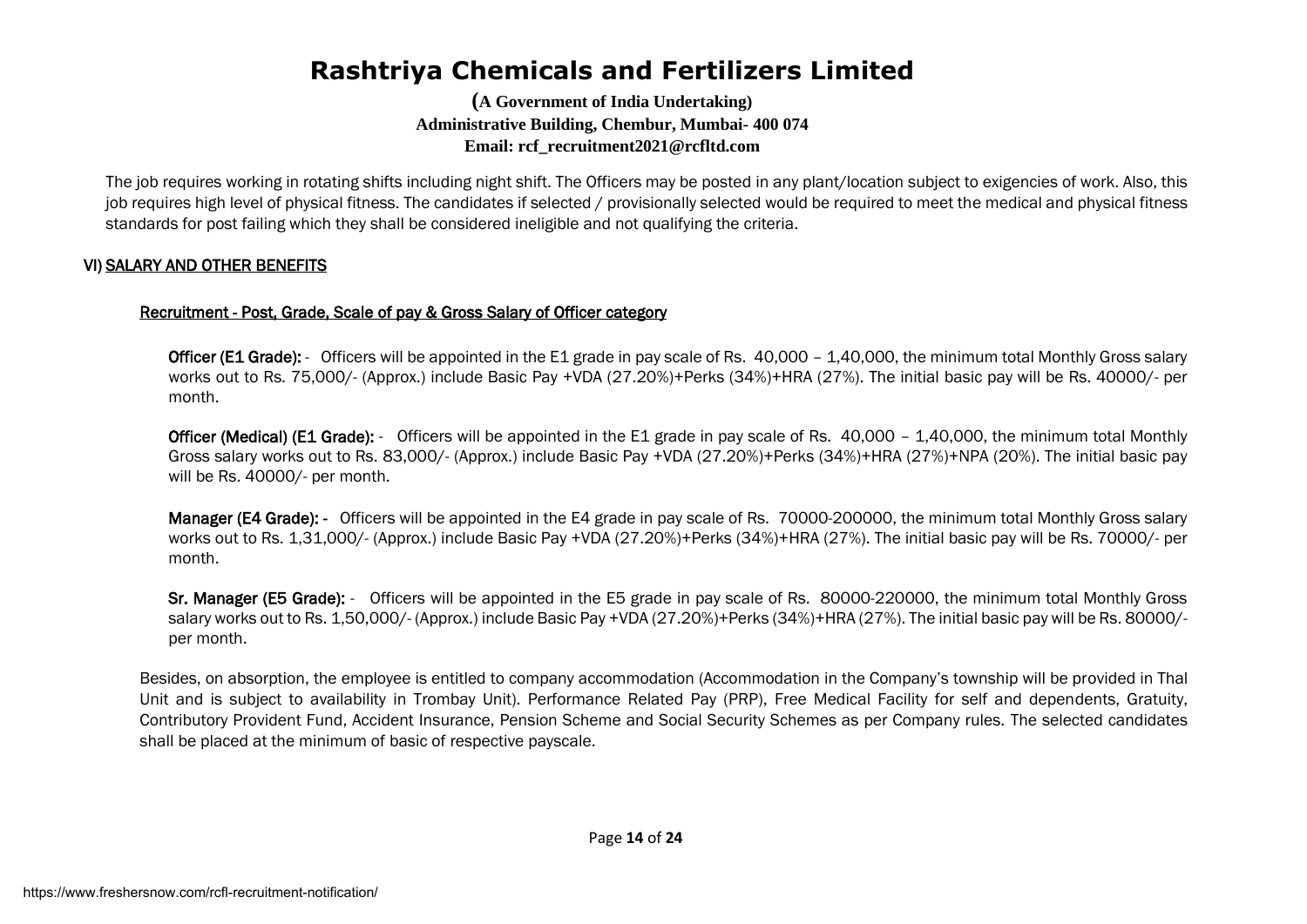**(A Government of India Undertaking) Administrative Building, Chembur, Mumbai- 400 074 Email: rcf\_recruitment2021@rcfltd.com**

#### VII) SELECTION PROCESS

All the candidates found eligible for the post of Manager (CC Lab), Senior Manager (CC Lab), Officer (HR), Officer (Hindi), Officer (Horticulture), Officer (Medical), Officer (Legal), Manager (Finance) and Officer (Finance) will be called for Personal Interview.

#### VIII) PERSONAL INTERVIEW

- i. All the eligible candidates will be provisionally called for personal interview. Interview call letters in respect of such eligible & provisionally shortlisted candidates will be uploaded on RCF Ltd website and such candidates will also be intimated for the same through SMS on their mobile number and/or through email on their e-mail address as mentioned in their online application form. However, RCF Ltd will not be responsible for any delay or non-delivery of intimation sent electronically through SMS or e-mail, as the case may be. No other communication will be sent to such candidates for this purpose.
- ii. For appearing for personal interview all outstation candidates will be reimbursed to and fro III tier AC Train / Bus fare (restricted to III Tier AC fare). The reimbursement will be done only for correspondence address mentioned by the candidate in the application form. Mode of reimbursement shall be through transfer to bank account.
- iii. It may be noted that candidates will be called for personal interview provisionally on the basis of information submitted by them in online application form and their candidature will be considered vis-à-vis eligibility criteria for the post applied for as mentioned in the advertisement. It may be noted that the scrutiny of documents required to ascertain the eligibility criteria will be done before Personal Interview only. Candidates not meeting the eligibility criteria or not in possession of complete requisite original documents will be declared as ineligible and will not be allowed to attend the personal interview and no TA will be paid to them. Further, no queries shall be entertained in this regard.
- iv. The documents of the candidates will be verified before appearing for Personal Interview. If any candidate fails to meet the eligibility criteria and/or is not able to provide required supporting documents of eligibility criteria before the Personal Interview, will not be allowed to appear for the Personal Interview.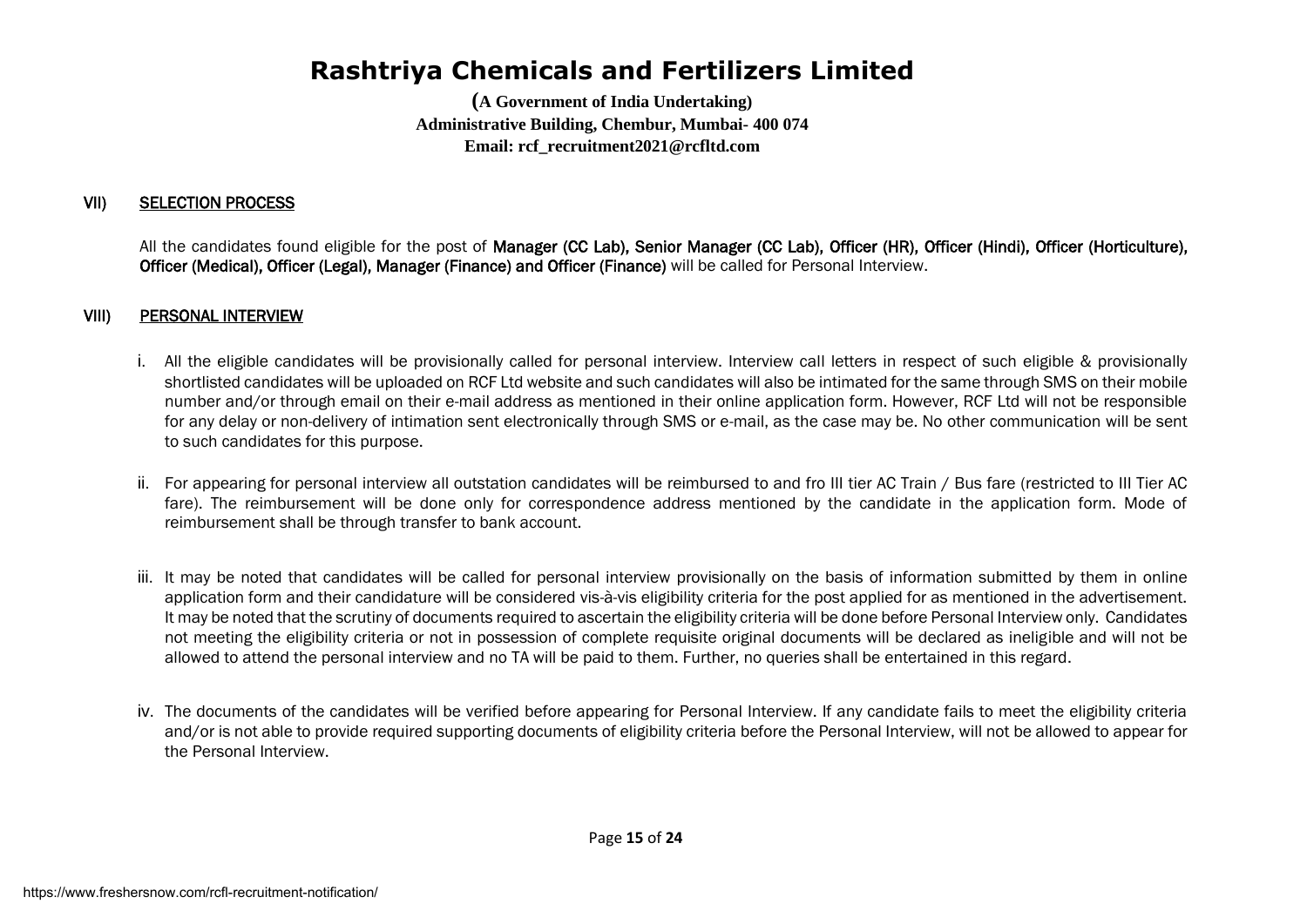**(A Government of India Undertaking) Administrative Building, Chembur, Mumbai- 400 074 Email: rcf\_recruitment2021@rcfltd.com**

v. It may be noted that candidates will be called for Personal Interview provisionally on the basis of information submitted by them in online application form and their candidature will be considered vis-à-vis eligibility criteria for the post applied for as mentioned in the advertisement. It may be noted that the scrutiny of documents required to ascertain the eligibility criteria will be done before Personal Interview only. Candidates not meeting the eligibility criteria or not in possession of complete requisite original documents will be declared as ineligible and will not be allowed to attend the Personal Interview and no TA will be paid to them. Further, no queries shall be entertained in this regard.

#### IX) FINAL SELECTION:

i. Separate merit list will be drawn for UR/SC/ST/OBC/PwBD/EWS candidates with reference to the number of available vacancies for each category. Merit list of suitable candidates shall be prepared on the basis of performance in the personal interview, with following weightages:

#### Personal Interview Criteria:

| Sr.          | Criteria                                                          | <b>Marks</b> |
|--------------|-------------------------------------------------------------------|--------------|
| No           |                                                                   |              |
|              | Personality & Communication Skills                                | 15           |
| ii           | Subject Knowledge                                                 | 50           |
| iii          | Nature of Experience                                              | 20           |
| İV           | General Awareness/ Knowledge of Computer/Additional Qualification | 15           |
| <b>Total</b> |                                                                   | 100          |

ii. Candidates have to qualify in the Personal Interview with **average of 50% marks in interview.** 

iii. The documents of the candidates will be verified before appearing for Personal Interview. If any candidate fails to meet the eligibility criteria and/or is not able to provide required supporting documents of eligibility criteria before the Personal Interview, will not be allowed to appear for the Personal Interview.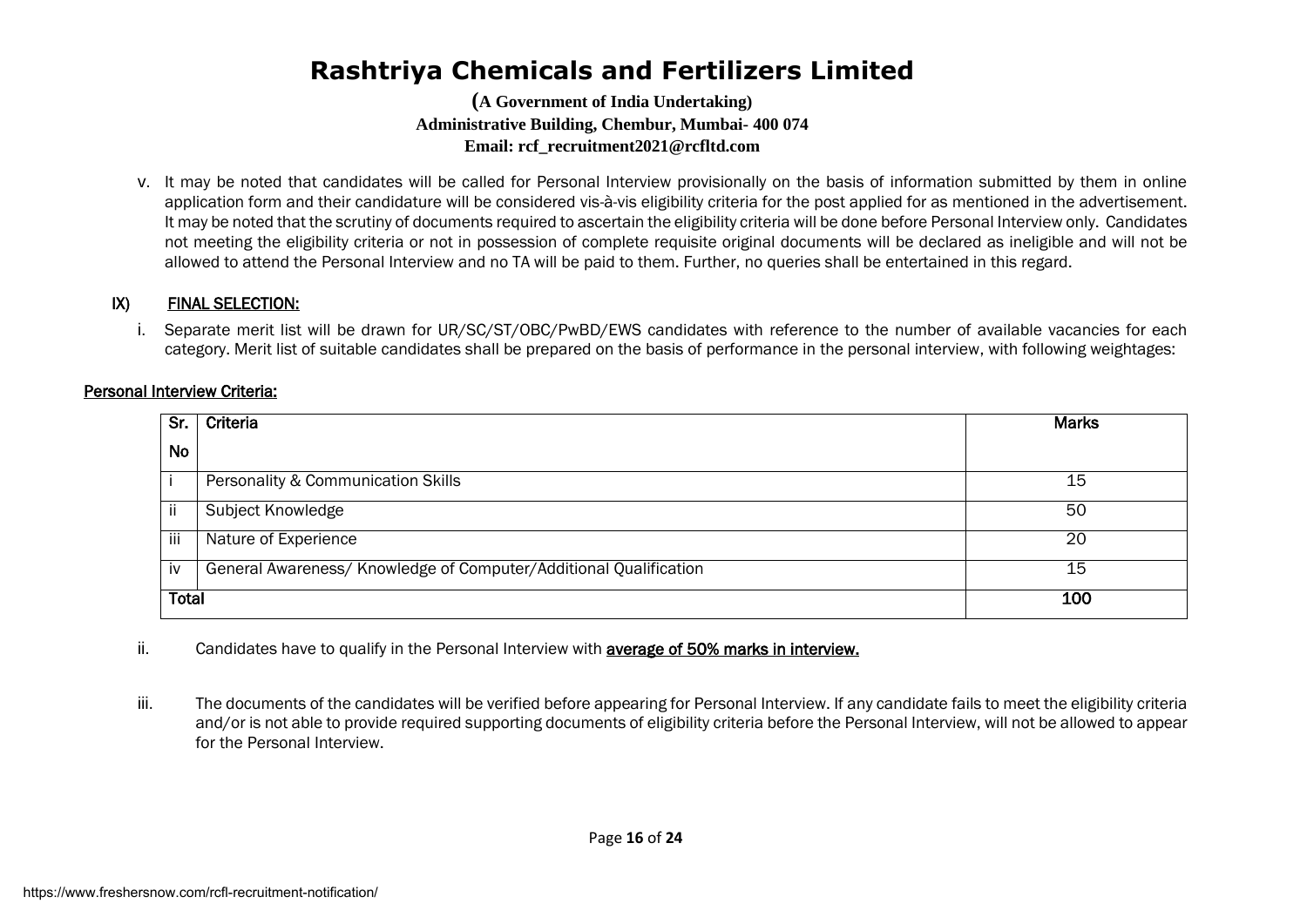**(A Government of India Undertaking) Administrative Building, Chembur, Mumbai- 400 074 Email: rcf\_recruitment2021@rcfltd.com**

#### iv. PRE-EMPLOYMENT MEDICAL EXAM

Desirous candidates seeking employment with RCF Ltd. need to be medically fit as per RCF Ltd pre-employment medical standards. If candidate referred for a medical examination does not mean final selection and selection will be subject to being declared as Medically Fit by RCF Ltd. designated Physician and subject to fulfilment of other eligibility criteria w.r.t Academic Qualification, Age, Valid Caste Certificate (as applicable), Income Certificate, Disability Certificate, Work experience, NOC, relieving letter from previous employer etc. as may be applicable.

General Medical Examination Comprises 1) Physical examination 2) Audiometry 3) Electrocardiogram 4) Vision tests, Eye test 5) Pathology investigation (Blood and Urine) 6) XRay Chest P.A. View 7) Lung Function Test 8) Height and Weight 9) Body Mass index, etc 10) And any other further medical examination recommended by RCF Medical Officer as per circumstance.

#### X) HOW TO APPLY

Candidates can apply online only. No other mode of application will be accepted.

#### IMPORTANT POINTS TO BE NOTED BEFORE REGISTRATION

#### A. Guidelines for scanning

Before applying online, a candidate will be required to have a scanned (digital) image of own photograph and signature as per the specifications given below.

Photograph Image: (4.5cm × 3.5cm)

- Photograph must be a recent passport style colour picture.
- Make sure that the picture is in colour, taken against a light-coloured, preferably white, background.
- Look straight at the camera with a relaxed face
- If the picture is taken on a sunny day, have the sun behind you, or place yourself in the shade, so that you are not squinting and there are no harsh shadows
- If you have to use flash, ensure there's no "red-eye"
- If you wear glasses make sure that there are no reflections and your eyes can be clearly seen.
- Caps, hats and dark glasses are not acceptable. Religious headwear is allowed but it must not cover your face.
- Dimensions 200 x 230 pixels (preferred)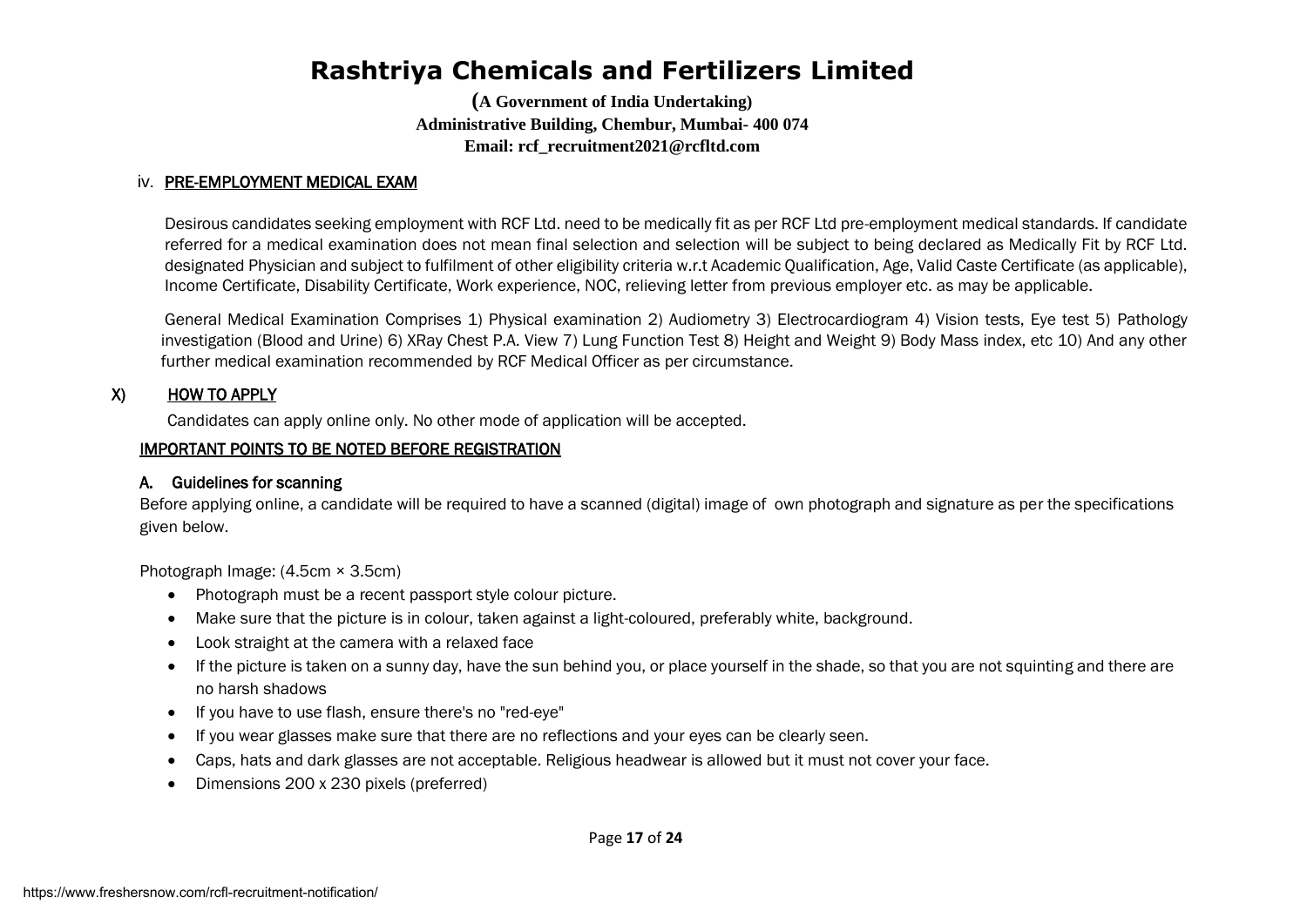**(A Government of India Undertaking) Administrative Building, Chembur, Mumbai- 400 074 Email: rcf\_recruitment2021@rcfltd.com**

- Size of file should be between 20kb–50 kb
- Ensure that the size of the scanned image is not more than 50kb. If the size of the file is more than 50 kb, then adjust the settings of the scanner such as the DPI resolution, no. of colours etc., during the process of scanning.

Signature Image

• Size of file should be less than 20kb

#### Application Registration

- 1. Candidates to go to the RCF website www.rcfltd.com  $\rightarrow$  HR  $\rightarrow$  Recruitment.
- 2. Click on the option "APPLY ONLINE" which will open a new screen.
- 3. For all the posts, candidates shall apply through RCF Portal for registration.
	- a. To register application, choose the tab "Register" and enter Name and Email-id. OTP will be sent to the Email ID mentioned in the registration details.
	- b. Candidate has to select LOGIN tab and enter Registered Email ID as username and OTP as password. Candidate is thereafter required to fill Online Application Form.
	- c. In case the candidate is unable to complete the application form in one go, candidate can save the data already entered by choosing "SAVE" Button prior to submission of the online application candidates are advised to use the "SAVE" Button facility to verify the details in the online application form and modify the same if required.
	- d. Candidates are advised to carefully fill and verify the details filled in the online application themselves as no change will be possible/ entertained after clicking the SUBMIT BUTTON.
	- e. The Name of the candidate or candidate's Father/ Mother etc. should be spelt correctly in the application as it appears in the Certificates/ Mark sheets/Identity proof. Any change/alteration found may disqualify the candidature.
	- f. Validate your details and Save your application by clicking "Save" button.
	- g. Candidates can proceed to upload Photo & Signature as per the specifications given in the Guidelines for Scanning and Upload of Photograph and Signature detailed under section "C".
	- h. Candidates can proceed to fill other details of the Application Form.
	- i. Modify details, if required, and click on 'SUBMIT' Button after verifying and ensuring that the photograph, signature uploaded and other details filled by you are correct.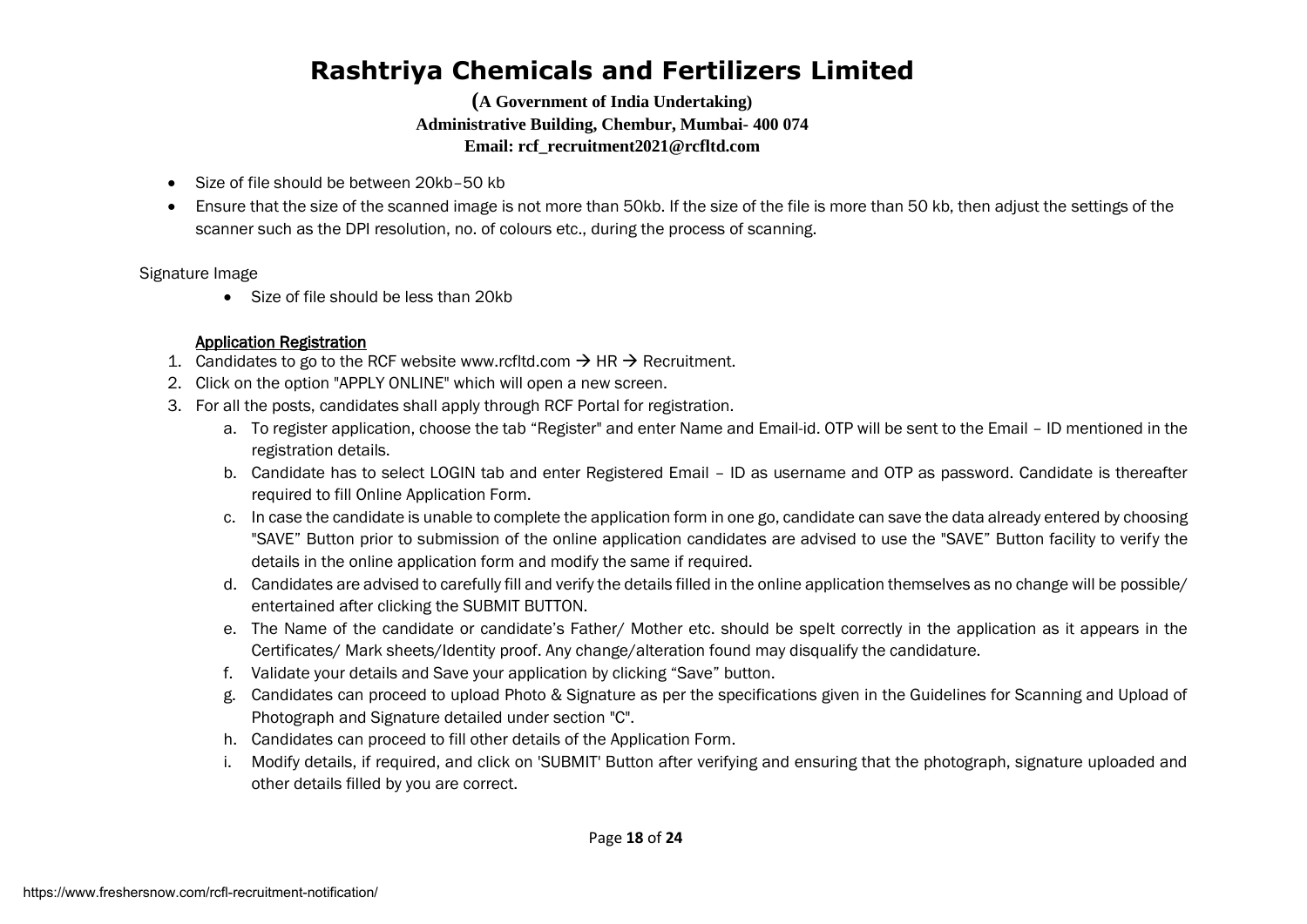**(A Government of India Undertaking) Administrative Building, Chembur, Mumbai- 400 074 Email: rcf\_recruitment2021@rcfltd.com**

- j. Click on 'Payment' Tab and proceed for payment.
- k. Click on 'Submit' button.

#### B. PAYMENT OF FEES - ONLINE MODE

- 1. The application form is integrated with the payment gateway and the payment process can be completed by following the instructions.
- 2. The payment can be made by using Debit Cards (RuPay/Visa/MasterCard/Maestro) and Internet Banking.
- 3. After submitting your payment information in the online application form, PLEASE WAIT FOR THE INTIMATION FROM THE SERVER. DO NOT PRESS BACK OR REFRESH BUTTON IN ORDER TO AVOID DOUBLE CHARGE
- 4. On successful completion of the transaction, an e-Receipt will be generated.
- 5. Non-generation of 'E-Receipt' indicates PAYMENT FAILURE. On failure of payment, Candidates are advised to login again using their registered Email ID and Password and repeat the process of payment.
- 6. Candidates are required to take a printout of the e-Receipt and online Application Form containing fee details. Please note that if the same cannot be generated, online transaction may not have been successful.
- 7. To ensure the security of your data, please close the browser window once your transaction is completed.
- 8. There is facility to print application form containing fee details after payment of fees.

Your Online Application will not be registered unless you upload your Photograph, signature.

#### C. PAYMENT OF FEES - ONLINE MODE (Wherever Applicable):

- 9. The application form is integrated with the payment gateway and the payment process can be completed by following the instructions.
- 10. The payment can be made by using Debit Cards (RuPay/Visa/MasterCard/Maestro) and Internet Banking.
- 11. After submitting your payment information in the online application form, PLEASE WAIT FOR THE INTIMATION FROM THE SERVER. DO NOT PRESS BACK OR REFRESH BUTTON IN ORDER TO AVOID DOUBLE CHARGE
- 12. On successful completion of the transaction, an e-Receipt will be generated.
- 13. Non-generation of 'E-Receipt' indicates PAYMENT FAILURE. On failure of payment, Candidates are advised to login again using their Provisional Registration Number and Password and repeat the process of payment.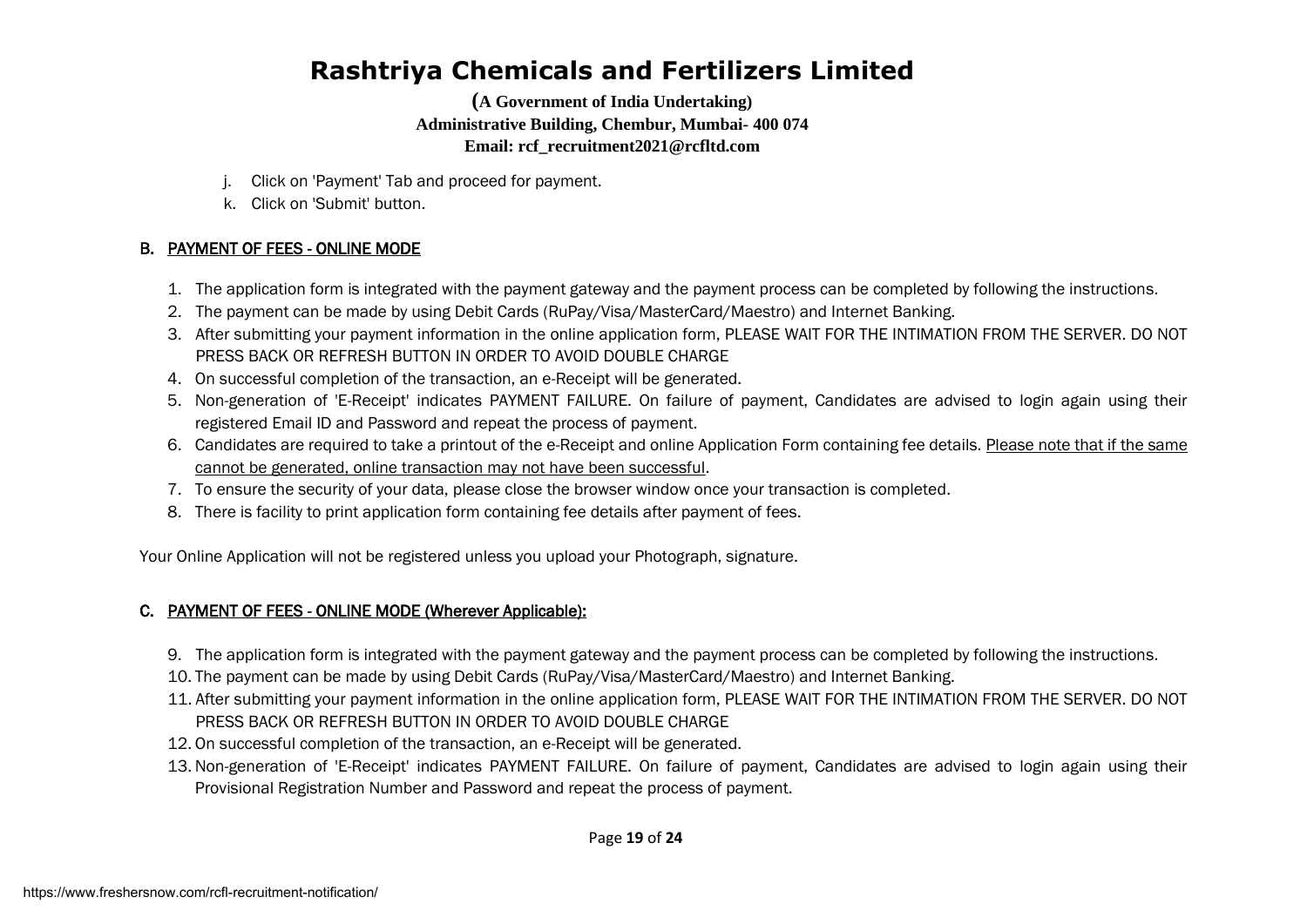**(A Government of India Undertaking) Administrative Building, Chembur, Mumbai- 400 074 Email: rcf\_recruitment2021@rcfltd.com**

- 14. Candidates are required to take a printout of the e-Receipt and online Application Form containing fee details. Please note that if the same cannot be generated, online transaction may not have been successful.
- 15. To ensure the security of your data, please close the browser window once your transaction is completed.
- 16. There is facility to print application form containing fee details after payment of fees.

Your Online Application will not be registered unless you upload your Photograph and signature.

#### XI) ACTION AGAINST CANDIDATES FOUND GUILTY OF MISCONDUCT/ USE OF UNFAIR MEANS

Candidates are advised in their own interest that they should not furnish any particulars that are false, tampered with or fabricated and should not suppress any material information while submitting online application. At the time of examination, interview or in a subsequent selection procedure, if a candidate is (or has been) found guilty of –

(i) using unfair means or

- (ii) impersonating or procuring impersonation by any person or
- (iii) misbehaving in the examination/ interview hall or disclosing, publishing, reproducing, transmitting, storing or facilitating transmission and storage of contents of the test(s) or any information therein in whole or part thereof in any form or by any means, verbal or written, electronically or mechanically for any purpose or
- (iv) resorting to any irregular or improper means in connection with his/ her candidature or
- (v) obtaining support for his/ her candidature by unfair means, or
- (vi) carrying mobile phones or similar electronic devices of communication in the examination/ interview hall, such a candidate may, in addition to rendering himself/ herself liable to criminal prosecution, be liable:
	- (a) to be disqualified from the examination for which he/ she is a candidate
	- (b) to be debarred either permanently or for a specified period from any examination conducted by RCF
	- (c) for termination of service, if he/ she has already joined RCF.

#### XII) GENERAL INSTRUCTIONS:

a. Candidates are advised to go through the advertisement carefully and ascertain their eligibility before submitting their applications.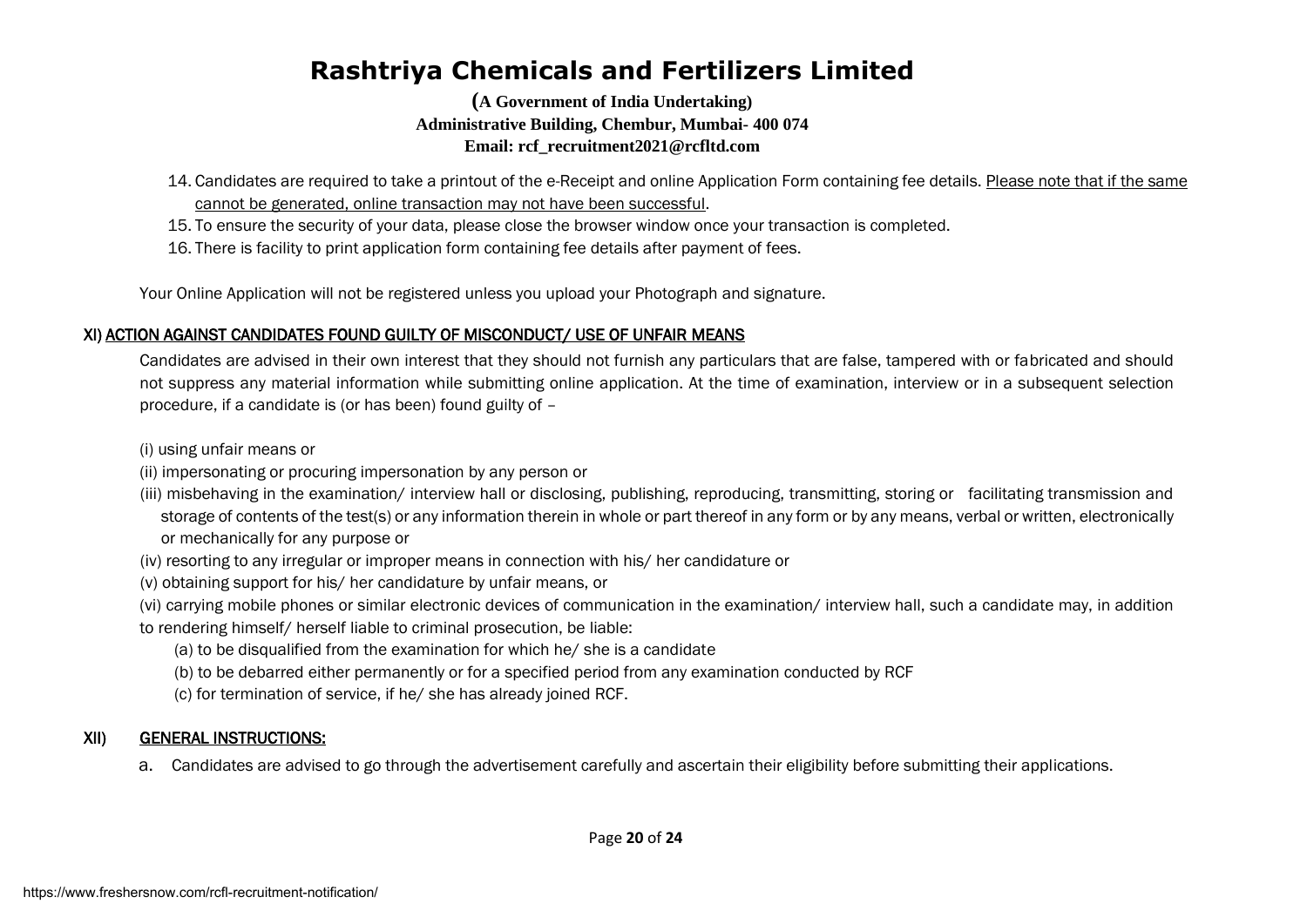- b. While applying the candidates should mention their full name as it appears on the matriculation school certificate. Certificate issued by a Board of Secondary Education for passing Matriculation shall be the only acceptable document in support of proof of age.
- c. Maximum upper age of the applicants shall not exceed 56 years including all possible age relaxations.
- d. No claim of possession of a qualification equivalent to a prescribed qualification shall be entertained. Candidates possessing qualification as prescribed in the advertisement only should apply.
- e. Minimum percentage of marks in the minimum educational qualification as indicated above shall be Final year / aggregate of Last Two Semesters will be considered, irrespective of the weightage given to any particular semester/year by the Institute/University.
- f. Wherever CGPA/OGPA/SGPA or letter grade in a degree is awarded; equivalent percentage of marks should be indicated in the application form as per norms adopted by the University/Institute. Where no norms have been specified, the CGPA/OGPA/SGPA will be presumed to have been provided on a 10 points scale. Candidates having CGPA/OGPA/SGPA or letter grade in a degree, however, will invariably have to produce a copy of these conversion norms/no norms with respect to candidates University/Institute at the time of Interview.
- g. Candidates possessing PG Degree/Degree not mentioning the area of specialization will have to produce certificate of specialization in the relevant field in qualifying subject, from its University/Institute failing which he/she may not be allowed to attend the personal interview. It may be noted that it shall be responsibility of the candidate to verify and substantiate his claim of having requisite specialization in the advertised qualifying subject and no queries/correspondence shall be entertained in this regard at the time of interview.
- h. The Candidates having Degree in the required discipline only, like Chemical, etc., no allied courses nomenclature in Degree shall be eligible. If in case still candidates apply from the allied courses, their candidature will not be considered for further process. The name of the discipline advertised must be in the qualifying educational certificate acquired by the candidate.
- i. Candidates possessing higher qualification than the prescribed qualification in the advertisement will not be given any consequential benefits for their higher qualification in later stage of service period.
- j. Candidates employed in Central/State Government/Quasi-Government/Public Sector Undertakings/Autonomous Bodies shall either forward their application through Proper Channel (printout of duly filled-in online application) or shall produce No Objection Certificate (NOC) from their present employer the time of interview failing which his/her/their candidature will not be considered and he/she/they will not be allowed to appear in the interview.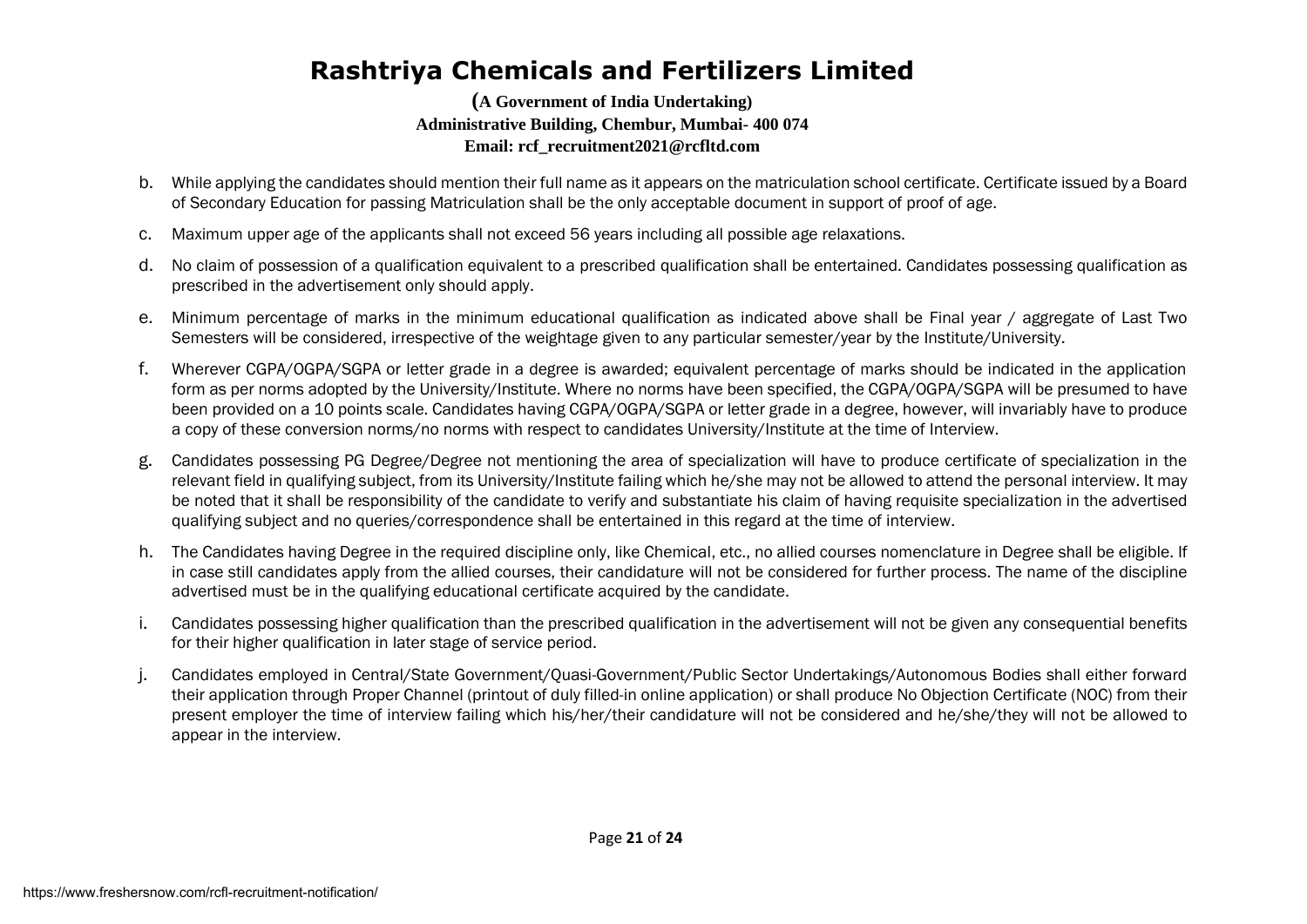- k. The age limit and minimum educational qualification are the minimum criteria and mere possession of the same by the candidate does not entitle him/her for participating in the selection process. RCF's decision regarding eligibility & shortlisting of applications shall be final & binding and no queries or correspondence shall be entertained in this regard.
- l. Details once submitted in the online application form will be final and request for any change including change in correspondence address/email address/mobile number/ category/ post applied for will not be entertained.
- m. Candidates should possess a valid email ID. Candidates are advised to keep the email ID (to be entered compulsorily in the online application form) active for at least one year. No change in the email ID will be allowed once submitted. All information/communication regarding participating in the selection process shall be provided through email to the candidates, found apparently eligible, based on the online application data. Responsibilities of receiving and downloading of information/communications, etc. will be of the candidate. RCF Ltd will not be responsible for any loss of email sent, due to invalid/wrong email ID provided by the candidate and no correspondence in this regard will be entertained.
- n. The candidature of all applicants would be provisional and subject to subsequent verification of certificates/testimonials etc.
- o. The names of candidates called for personal interview will be displayed on www.rcfltd.com under head "HR $\rightarrow$ RECRUITMENT". Candidates are advised to visit the website regularly for the latest information in this regard. Only short listed candidates who are prima facie found eligible based on the information submitted in their online application will be called for participating in the selection process and will be intimated through electronic mode for the personal interview and RCF will not be responsible for any delay or non-delivery of such intimation.
- p. In case the applicant does not receive any communication within 90 days from the date of publication of this advertisement, it may be presumed that he/she has not been short listed for the selection process. Accordingly, candidates are advised to regularly visit "HR $\rightarrow$ RECRUITMENT" head on our website - www.rcfltd.com for the updated information on the selection process.
- q. Mere admission to the selection process does not imply that Company (RCF Ltd) is satisfied about candidate's eligibility. The candidates should ensure that the details mentioned in the application form are correct and are in conformity with the eligibility criteria for the post applied for, as mentioned in the advertisement. In case it is detected that a candidate does not fulfil any of the advertised eligibility criteria or has given false declaration or suppressed any material fact or information having any bearing on his candidature, he/she shall render himself/herself ineligible for consideration at any stage of selection and for termination at any time during employment, if recruited.
- r. Further, RCF Ltd reserves the right to cancel/restrict/enlarge/modify the recruitment/selection process of advertised posts without any further notice or assigning any reasons whatsoever, if need so arises.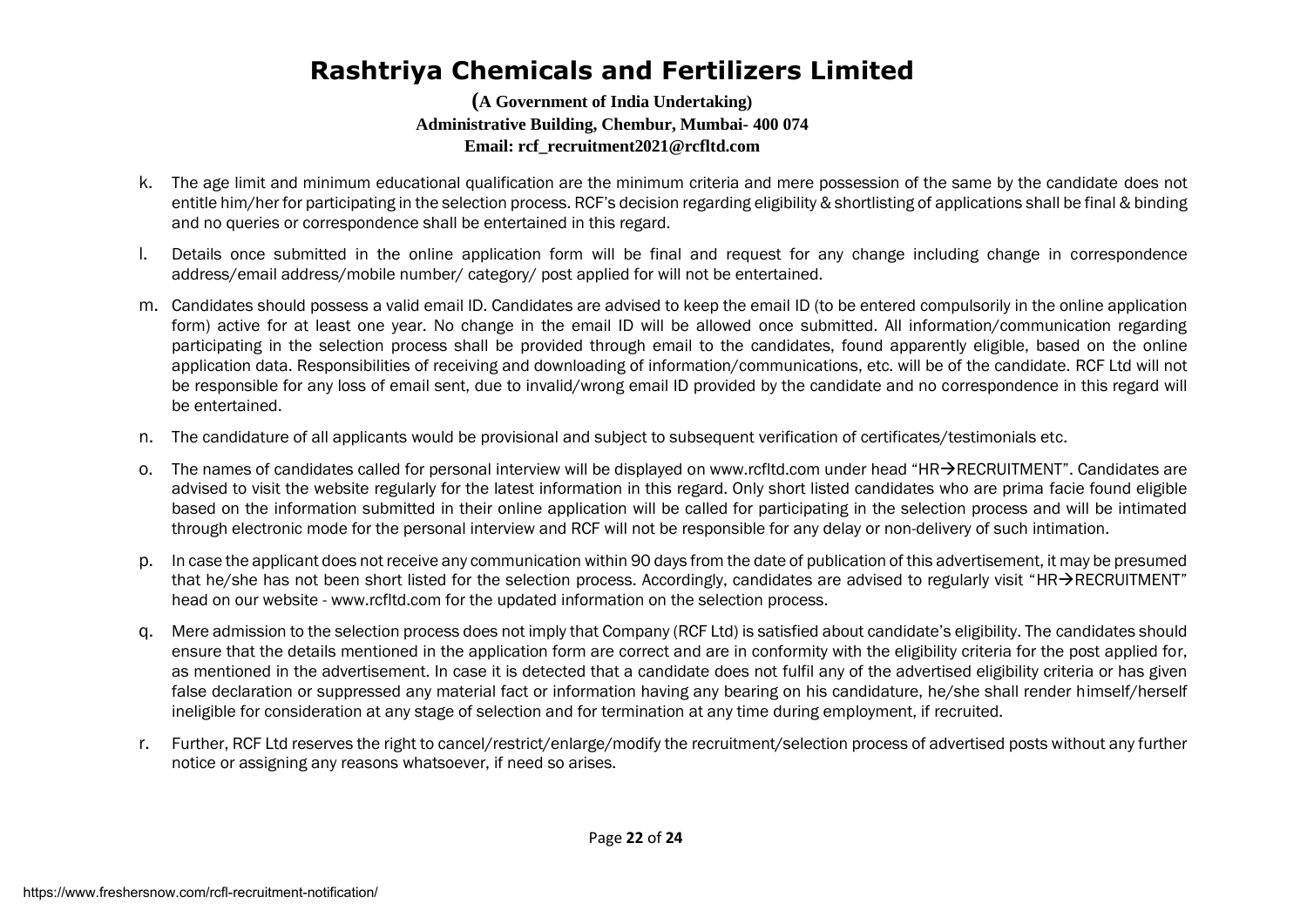#### **(A Government of India Undertaking) Administrative Building, Chembur, Mumbai- 400 074 Email: rcf\_recruitment2021@rcfltd.com**

- s. Any corrigendum/addendum/errata in respect of this advertisement shall be displayed only on RCF Ltd website www.rcfltd.com under the head "HR $\rightarrow$ RECRUITMENT". No further press advertisement will be issued. Hence prospective applicants are advised to visit RCF Ltd website regularly for latest update with regard to this advertisement.
- t. In case of any dispute arising about admissibility of any particular qualification the decision of RCF Management shall be final and binding on the applicants.
- u. Court of jurisdiction for any dispute pertaining to any issue arising out of this recruitment process will be at Mumbai only to the exclusion of all other Courts.
- v. In case of any ambiguity/dispute arises on account of interpretation in versions other than English language advertised in Newspaper/Employment News/Website, English version available on the website www.rcfltd.com will prevail.
- w. Candidates should retain their copy of Pay in e-receipt and Registration Slip as they can be asked to produce it for future reference.
- x. Decision of RCF in all matters relating to recruitment will be final and binding on the candidate. No correspondence or personal enquiries shall be entertained by the RCF in this behalf.
- y. Instances for providing incorrect information and/or process violation by a candidate detected at any stage of the selection process will lead of disqualification of the candidate from the selection process and he/she will not be allowed to appear in any RCF recruitment process in the future. If such instances go undetected during the current selection process but are detected subsequently, such disqualification will take place with retrospective affect.
- z. Canvassing in any form at any stage shall be considered a disqualification for employment in the Company.
- aa. For any queries related to the Online form, please email us on ref recruitment2021@rcfltd.com

The schedule of activities is as follows:

| Activity                                                           | Date                      |
|--------------------------------------------------------------------|---------------------------|
| Commencement of On-Line registration of application by candidates. | 22.01.2022 at 08:00 hours |
| Last date for on-line registration of application by candidates    | 05.02.2022 at 23.59 hours |